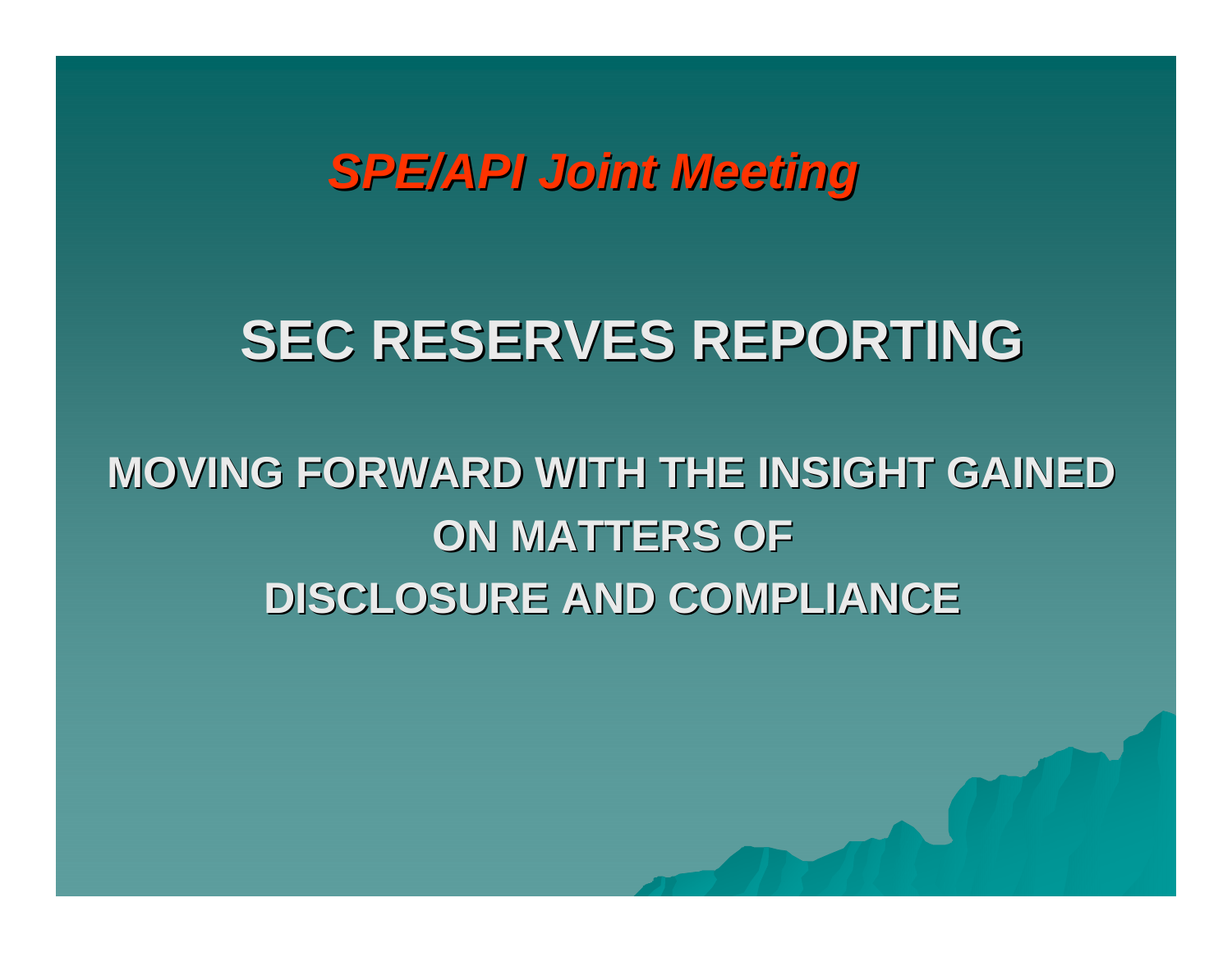## Disclaimer

The information conveyed in the following presentation represents informed opinions about certain laws, regulations and interpretations but should not be considered as advice or counsel about any specific provision or topic. The information addressing the U.S. SEC reserves reporting regulations may not be identical to advice to be obtained from the SEC. The applicability of the guidance provided herein should be considered on a case by case basis.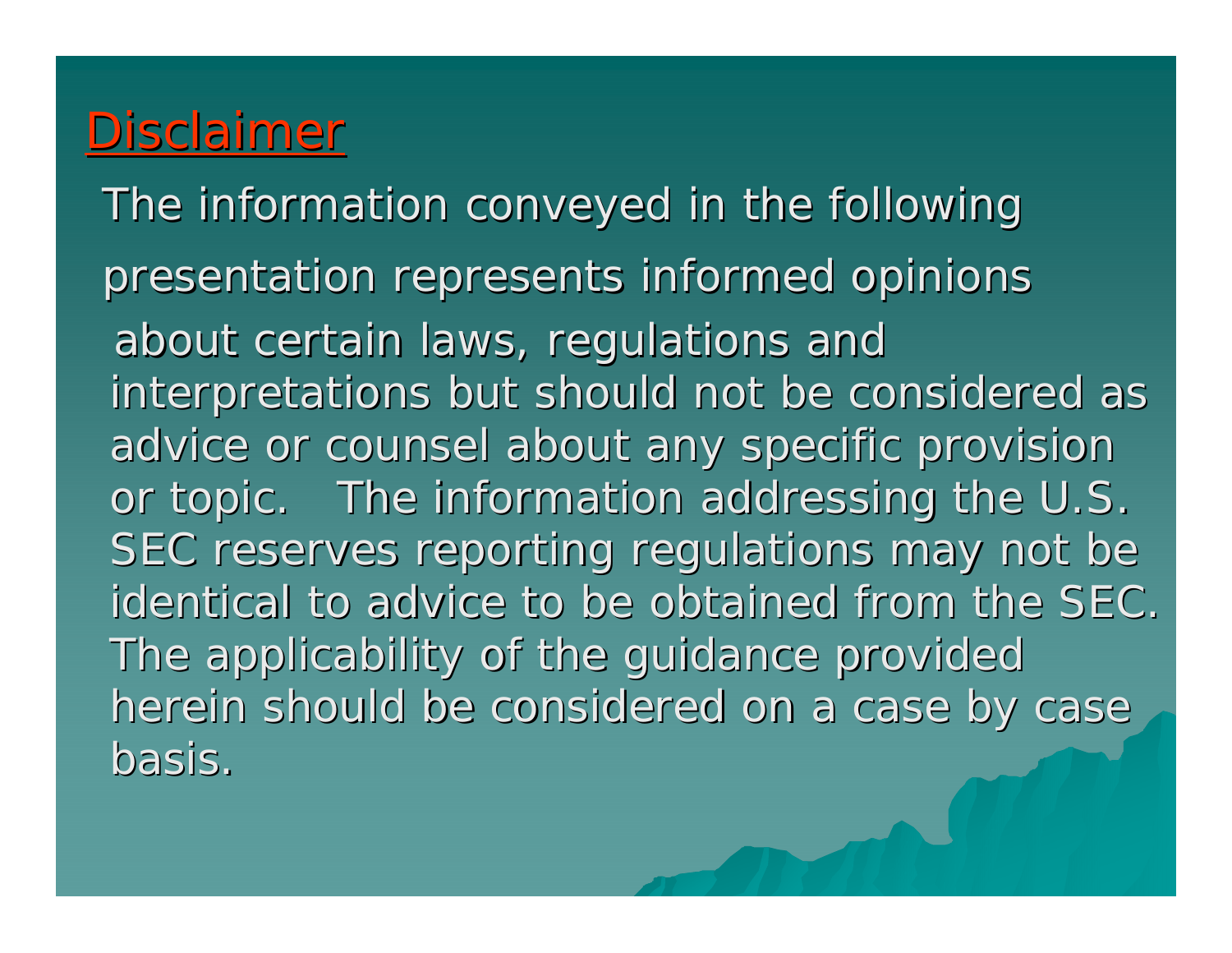# **SEC Mission and Objectives**

- •The SEC's mission is to protect investors, maintain fair,<br>orderly and efficient markets, and facilitate capital **formation**.
- •SEC does not evaluate the merits of any transaction or<br>make any determination as to whether an investment is<br>appropriate for any investor.
- •The SEC requires companies whose securities are publicly traded to <u>disclose meaningful financials</u> such that all investors will<br>have access to certain basic facts about an investment pri have <u>access to certain basic facts about an investment</u> prior<br>to buying it, and so long as they hold it.
- •SEC administers the federal securities regulations under the Securities Act of 1933, the Securities Exchange Act of 1934, the<br>Trust Indenture Act of 1939 and the Sarbanes Oxley Act of 2002.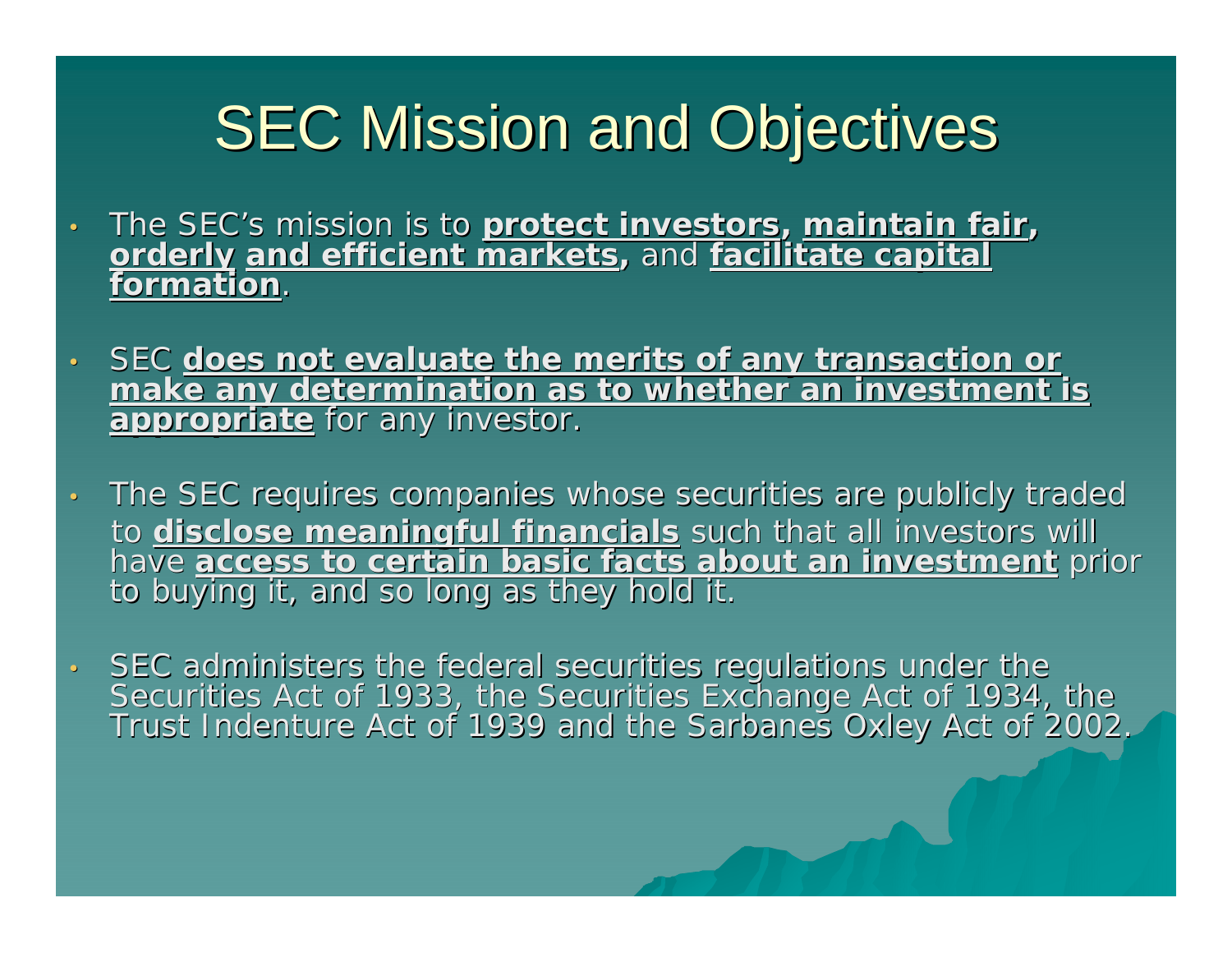## New SEC Reserves Reporting Regulations

SEC intent with the new guidelines:

"The revisions are intended to provide investors with a more meaningful and comprehensive understanding of oil and gas reserves, which should help investors evaluate the relative value of oil and gas companies."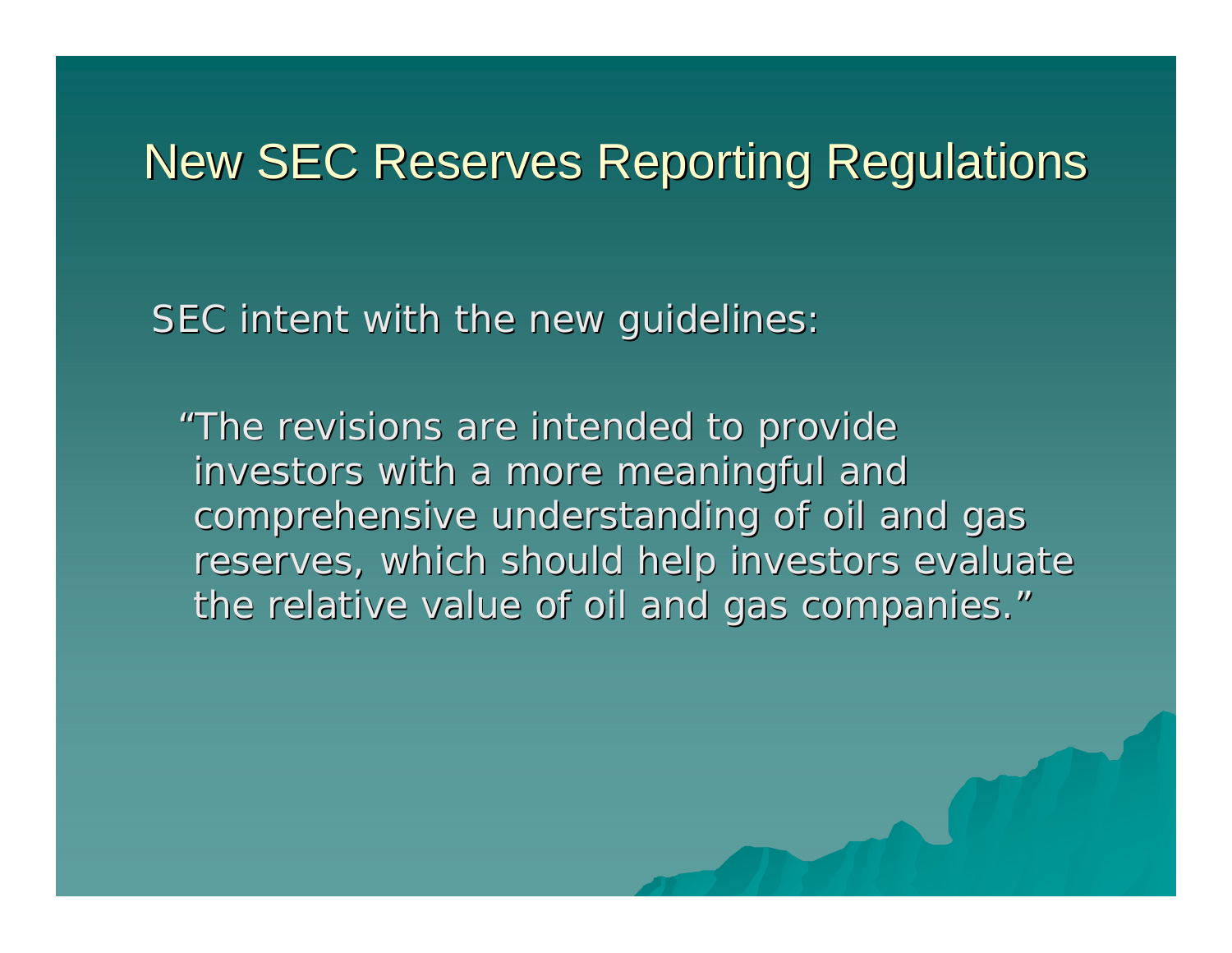## New SEC Reserves Reporting Regulations

### Some Background

- •<u>- December 31, 2008</u> – <u>December 31, 2008</u> – SEC adopts amended oil and gas<br>disclosure rules disclosure rules
- <u>- January 14, 2009</u> –<u>January 14, 2009</u> – Definitions and disclosure guidelines<br>contained in Title 17, Code of Federal Regulations,<br>Modernization of Oil and Gas Reporting released in the<br>Federal Register (SEC regulations).
- October 26, 2009- SEC Corporate Finance Division staff issues Compliance and Disclosure Interpretations (CDIs) regarding the new rules
- $\cdot$  Comment letters and informal discussions with the SEC staff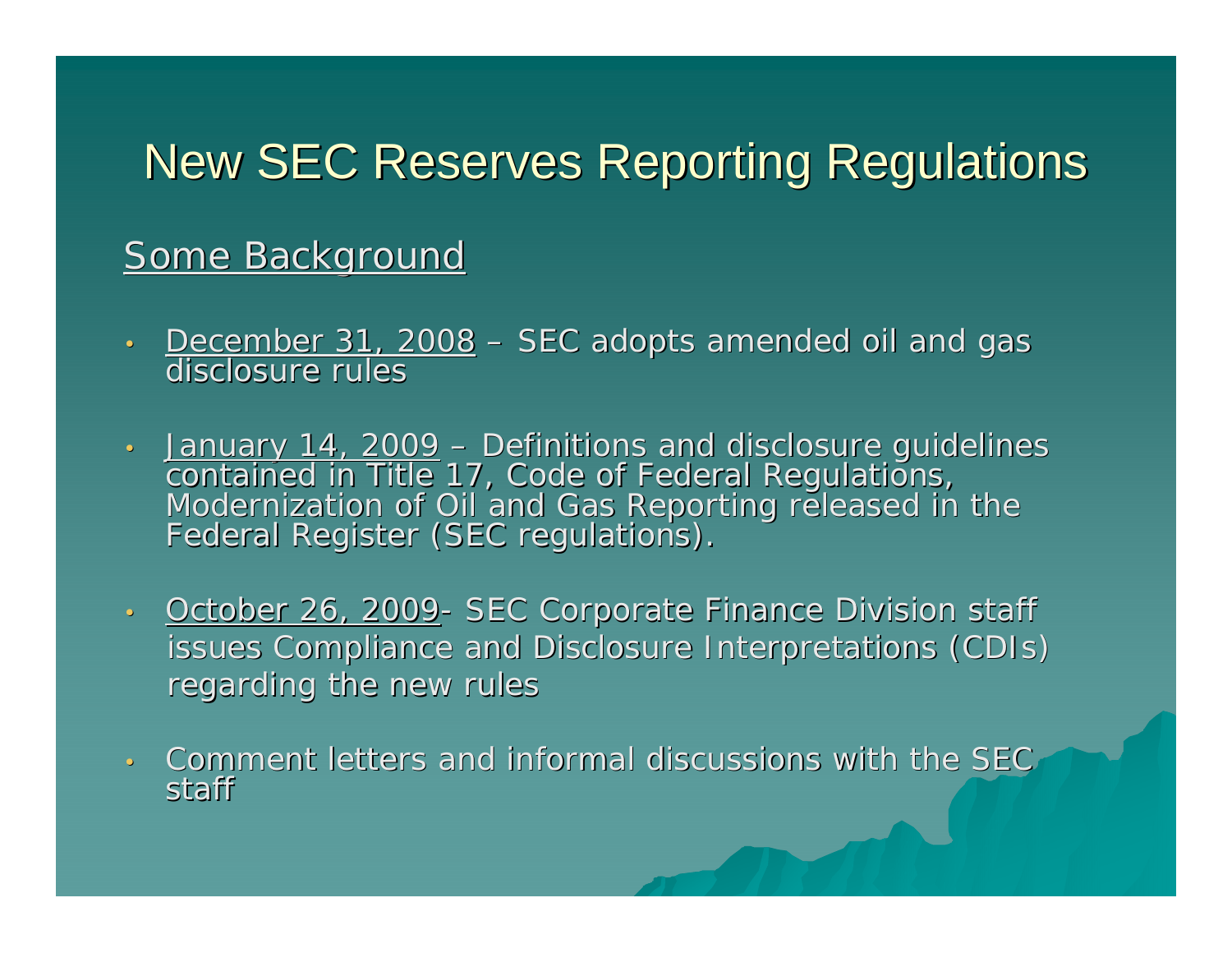## **New SEC Reserves Reporting Regulations**

- Roger Schwall has said from the beginning back in 2010 after the first filings under<br>the new regulations were in that he was not satisfied with the level of disclosure
- "We don "We don't really know yet what all we<br>want in terms of additional information"
- •SEC continues to expand the scope of<br>their inquiry for information and ask for<br>much more detailed information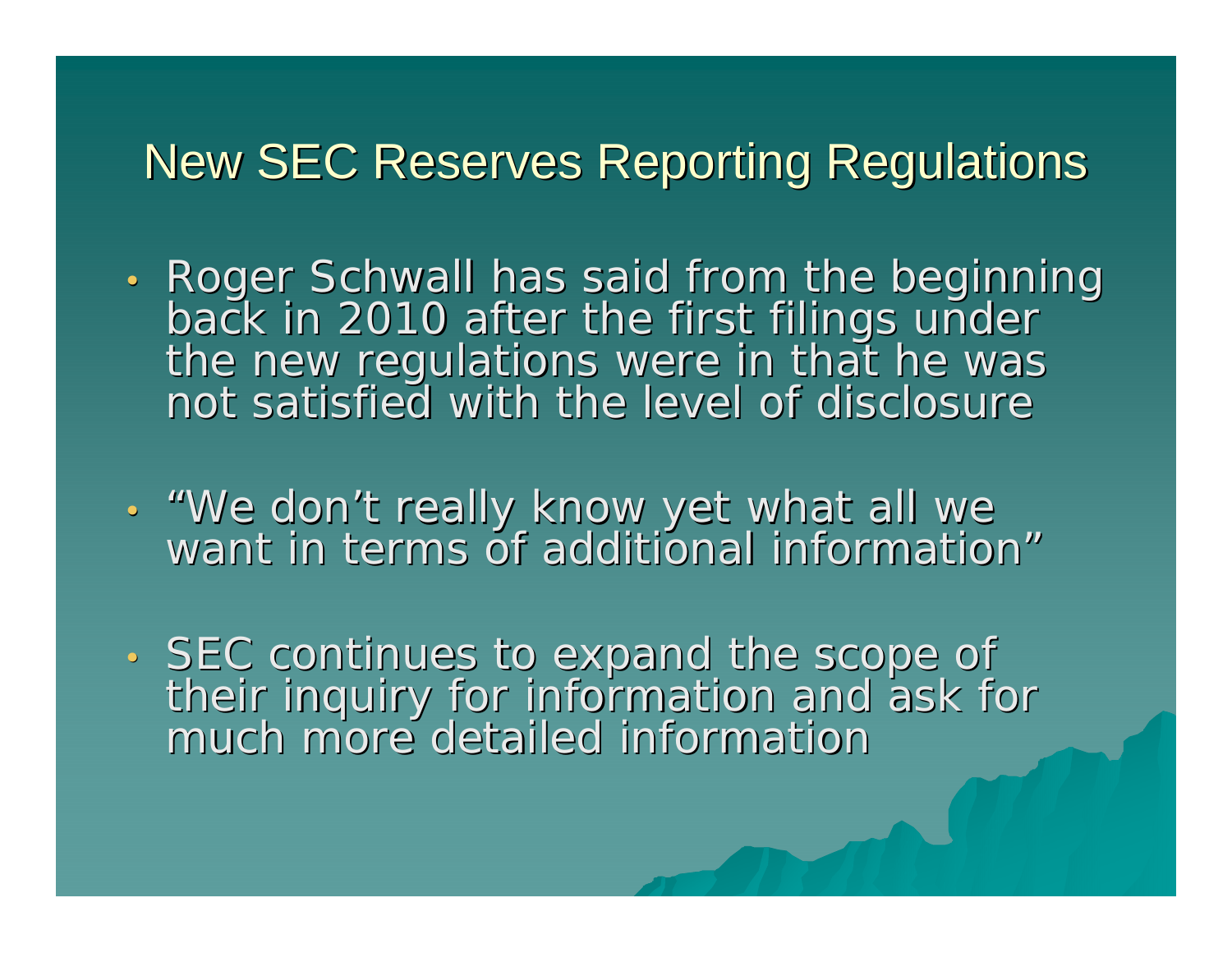# Audience Poll



• How many of those in the audience today work for companies that have received an **SEC Comment Letter** for a filing since 12/31/2009? 12/31/2009?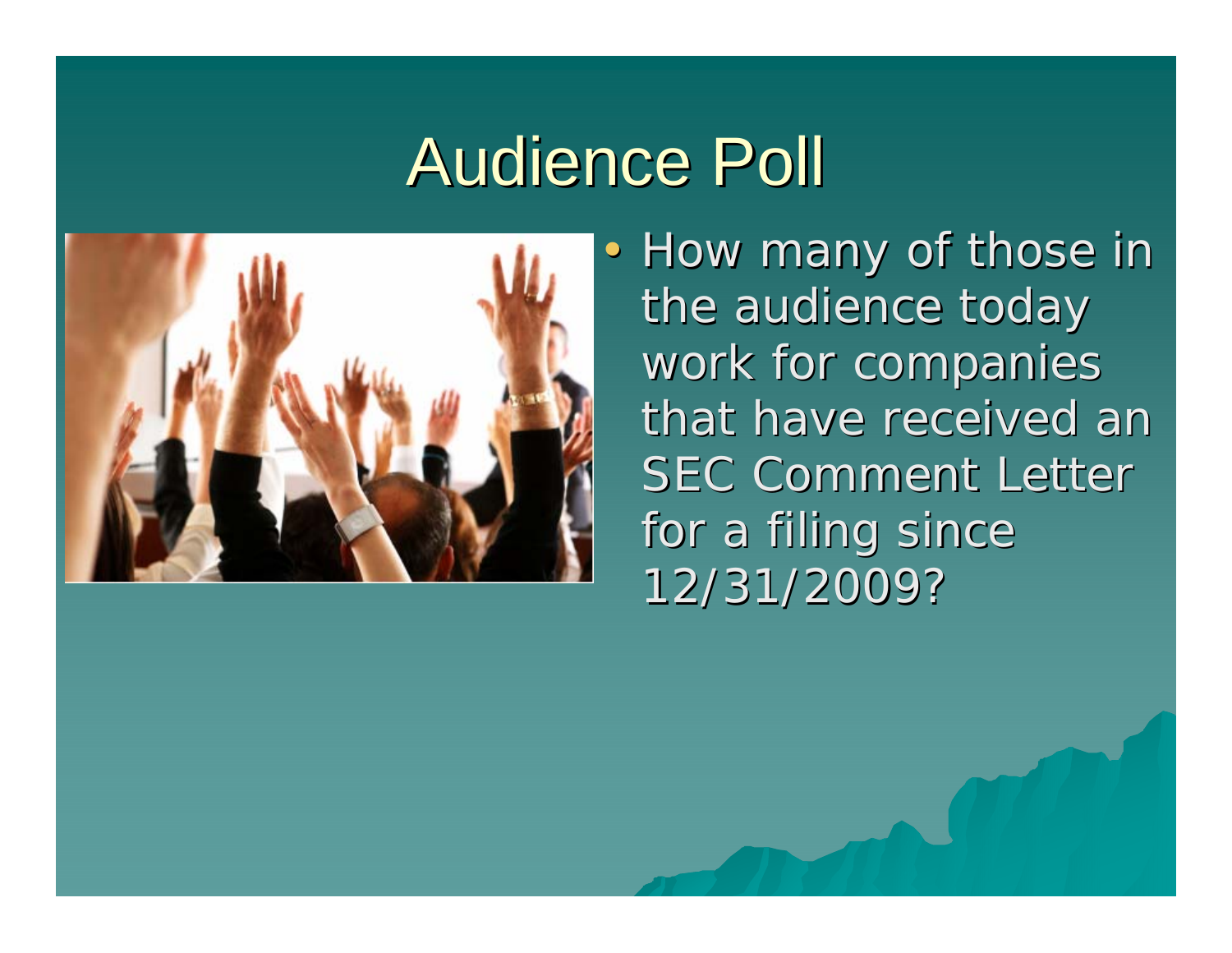# **Required and Selective Review**

•The **SEC is required** by the **Sarbanes Sarbanes -Oxley Act of 2002 Oxley Act of 2002** to conduct some level of <u>review</u> of each reporting company at least **once every three years once every three years** and reviews a significant number of companies more frequently.



- •In addition to the reviews required by SOX, the **SEC** selectively reviews filings to monitor and enhance **compliance with the applicable disclosure and accounting requirements**. The decision to undertake a further review of a company's filings is based on a preliminary review. The SEC does not publicly disclose its preliminary review criteria. The subject company is generally unaware of the review until **it receives SEC comments.**
- Source: www.sec.gov/divisions/corpfin/cffilingreview.htm •In the filing review process, the SEC concentrates its  $\epsilon$  resources on critical disclosures that appear to conflict with  $\epsilon$ the Commission rules or the applicable accounting standards or on **disclosures that appear to be materially deficient in explanation or clarity explanation or clarity**.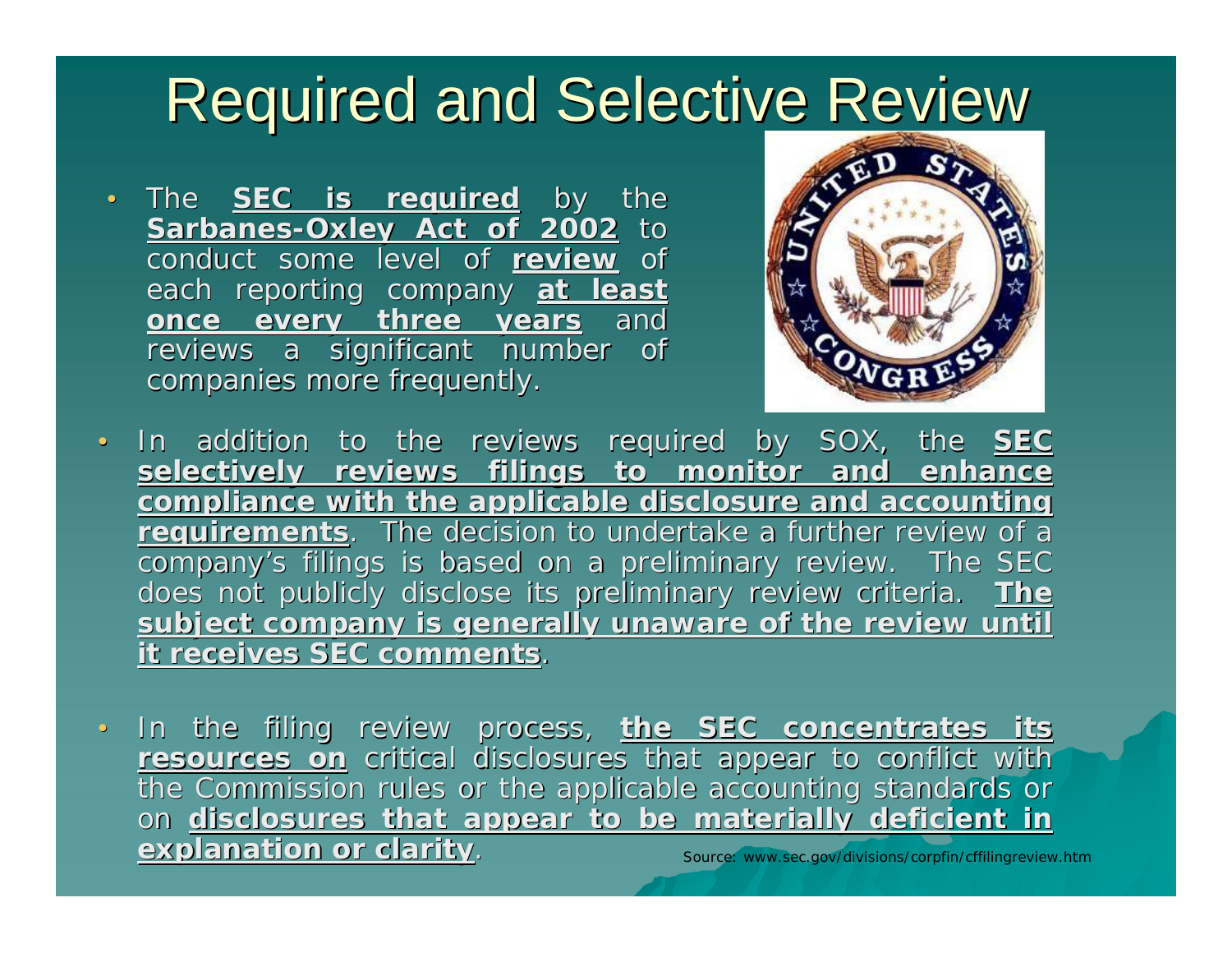## The Comment Letter Process

**Why SEC Comment Letters Are Important to Us as Reserves Evaluators Reserves Evaluators**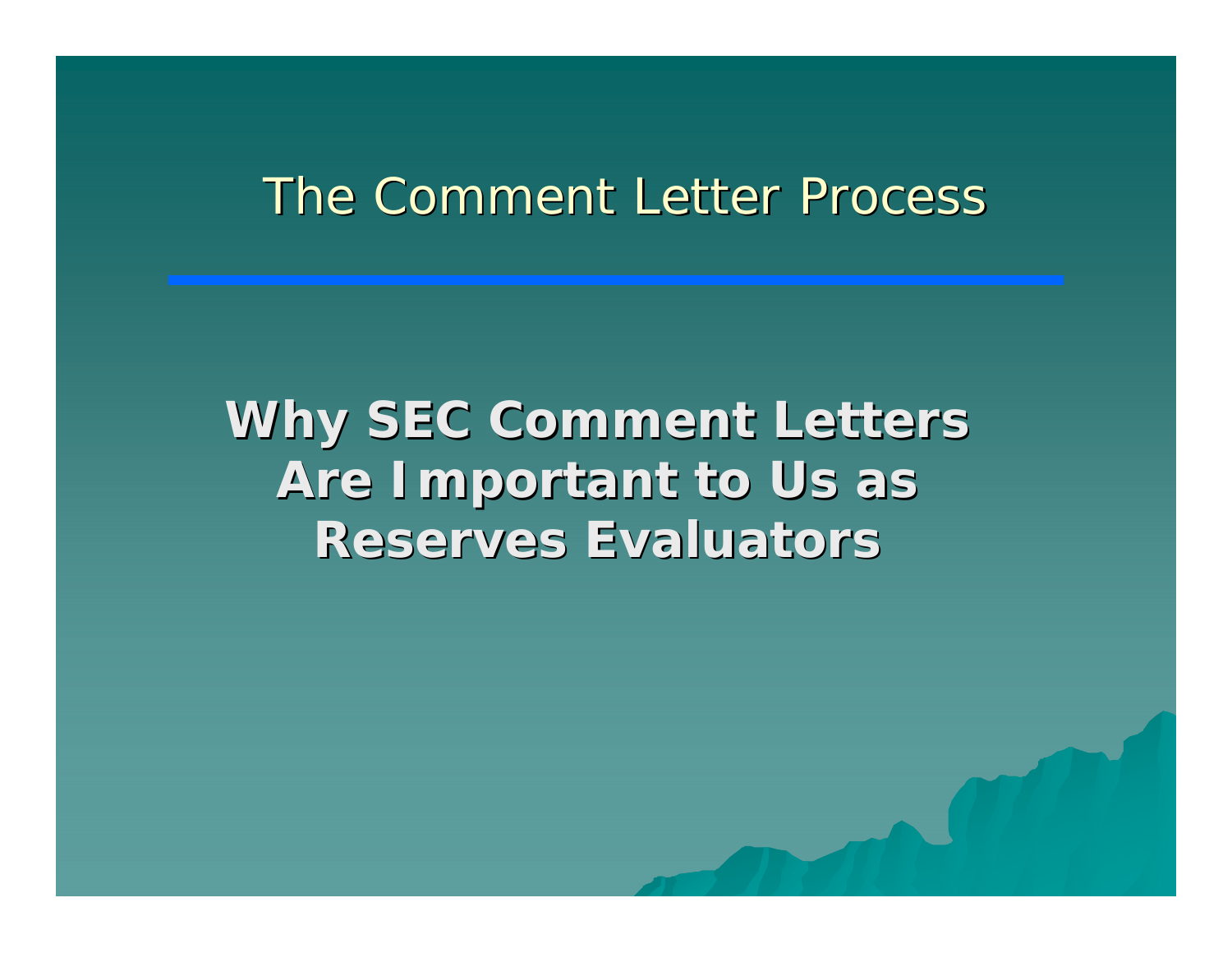### **Major Cause for** Non -Compliant Reserves

•Misinterpreting or misapplying the applicable reserves definitions

• "*As most engineers who deal with the classification of reserves have come to realize, it is difficult, if not impossible, to write reserve definitions that easily cover all possible situations. Each case has to be studied as to its own unique issues."*

Source: SEC Division of Corporate Finance "Interpretations and Guidance" Website Release, 21 March 2001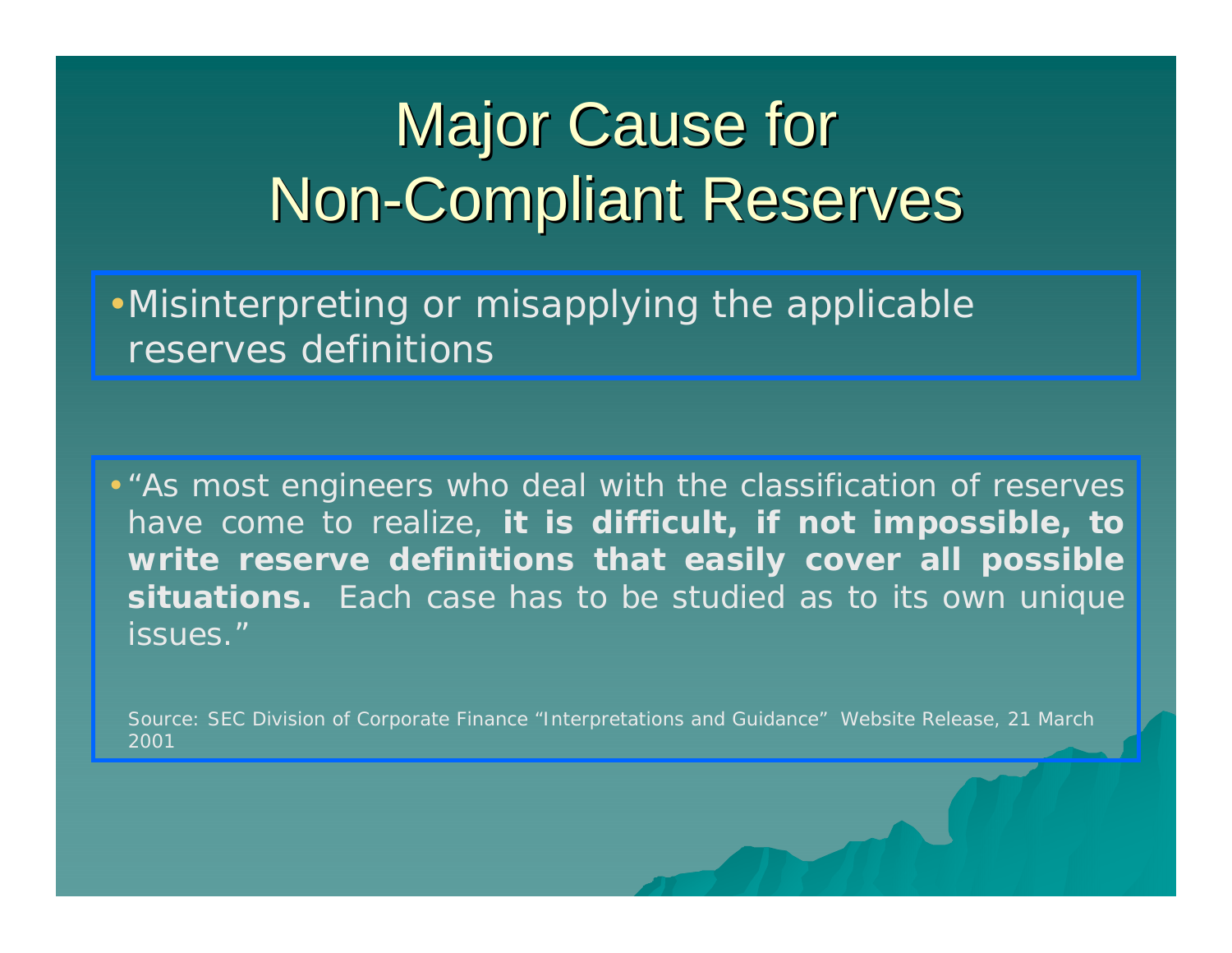# **Penalties Under SOX for Noncompliance**



- •Up to 10 years in federal prison for destroying, altering, concealing, or falsifying records
- Up to 10 years in prison for failing to maintain all audit or review work papers for 5 years pertaining to an issuer of securities
- $\bullet$ Up to 25 years in federal prison for knowingly defrauding shareholders
- •Possible fines of 25 MM\$ per offense for corporations
- $\bullet$ Fines for individuals possible Fines for individuals possible
- Increased penalties up to 20 years in prison for violations under the SEC Act of 1934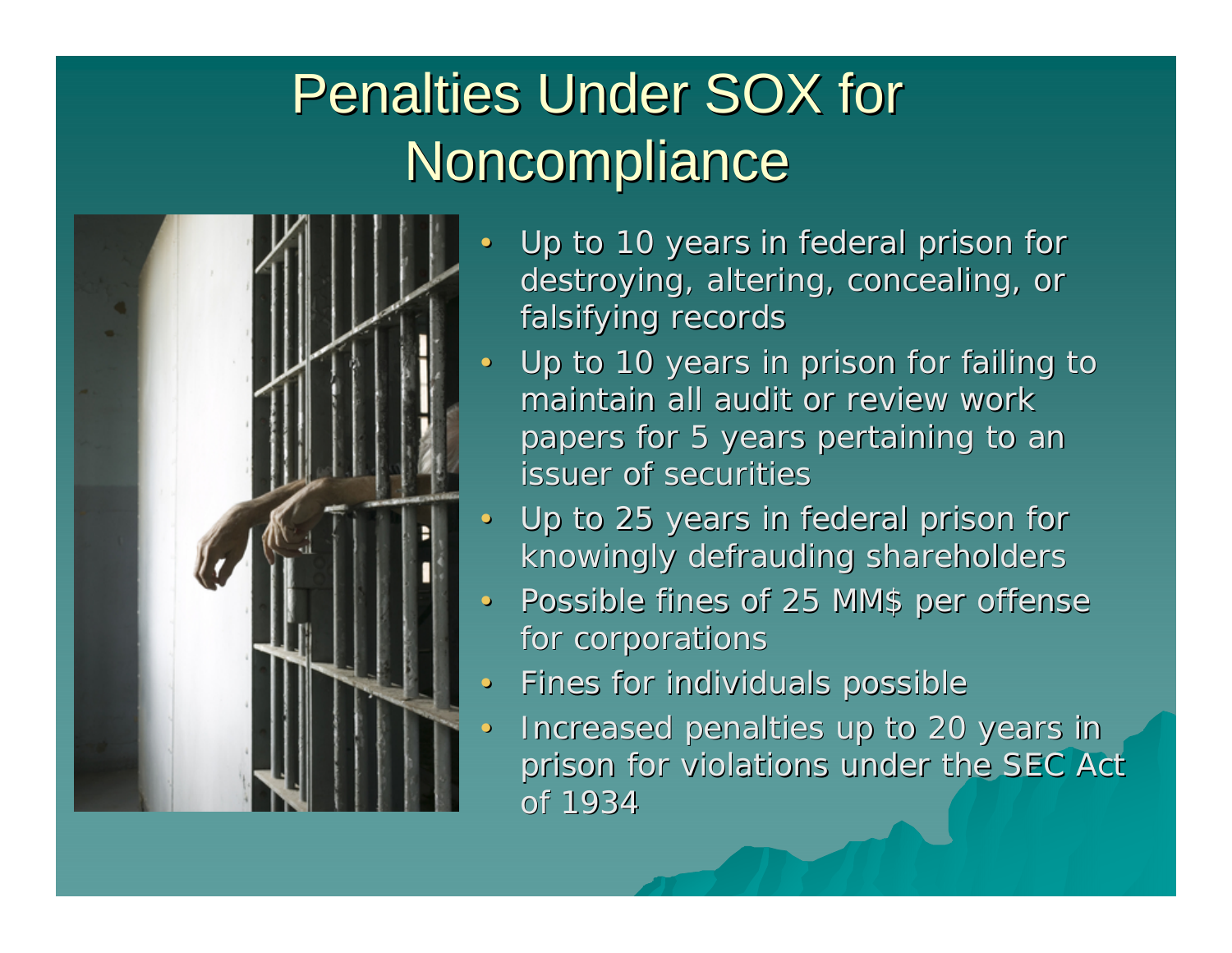# **Individual Accountability**

### From the 31 March 2001 SEC **Interpretations and Guidance: Interpretations and Guidance:**

*"The SEC staff reminds professional The SEC staff reminds professionals engaged in the practice of s engaged in the practice of reserve estimating and evaluation that the Securities Act of 193 reserve estimating and evaluation that the Securities Act of 1933 subjects to potential civil liabilit subjects to potential civil liability every expert who, with his y every expert who, with his or her consent, has been named her consent, has been named as having prepared or certified as having prepared or certified*  any part of the registration statement, or as having prepared *or certified any report or valuat or certified any report or valuation used in connection with the ion used in connection with the registration statement registration statement. These experts include accountants, . These experts include accountants, attorneys, attorneys, engineers engineers or appraisers. or appraisers. "*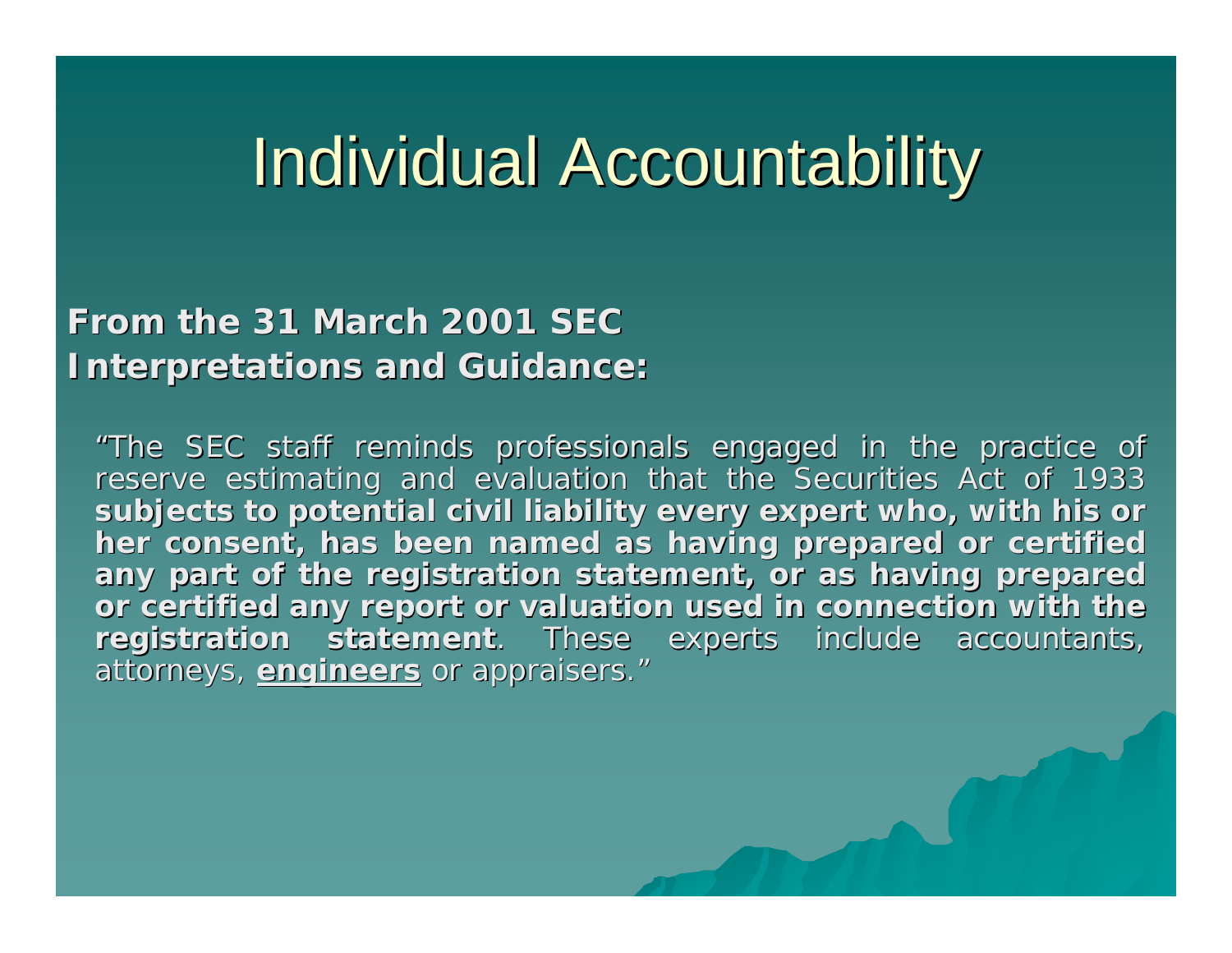# **SEC Staff Comments**



• The comment letter process is viewed by the SEC as a **"dialogue with a dialogue with a**  company about its **disclosure. disclosure."**

- Staff comments are relevant to a specific filing and in "response to a company's disclosure **of information. of information."**
- ce: www.sec.gov/divisions/corpfin/cffilingreview.htm • Comments are formulated based on the staff's **"understanding of that company understanding of that company 's facts and s facts and circumstances. circumstances."**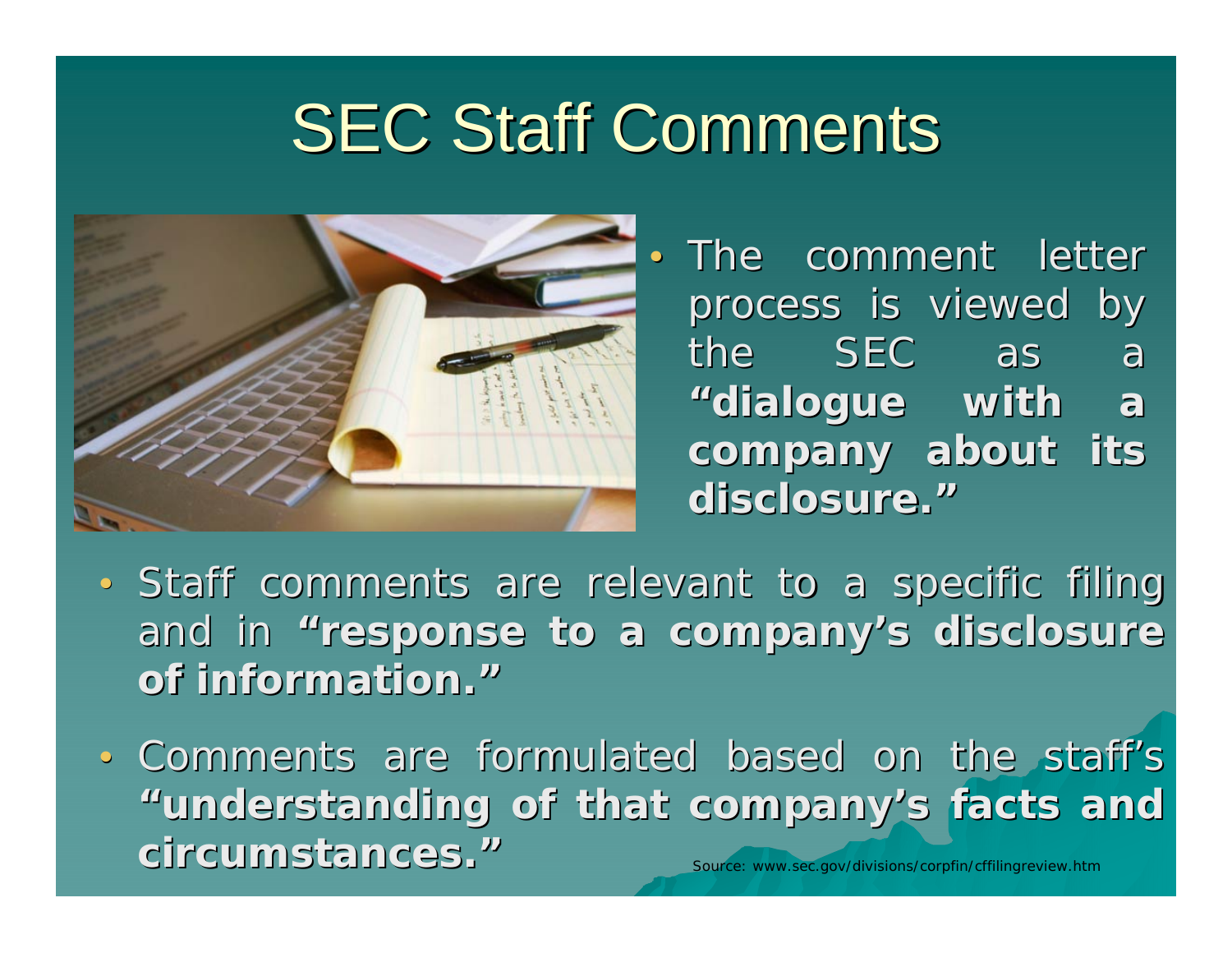# Comment Letters Are An Iterative Process Between You and the SEC

- 1. Initial letter asks <u>generic questions</u> about<br>many issues
- <sup>2</sup>. Based on the company's response, the SEC<br>may ask <u>follow up questions about specific</u><br>issues **issues**
- <sub>3.</sub> This may result in a <u>series of comment</u><br><u>letters</u> between the SEC and the company
- The SEC may ask for "supplemental" or supporting documentation
	- –Maps, geologic or engineering data, contract<br>Maps, geologic or engineering data, contract<br>data, or electronic summaries for every reserve entry
- The initial company response may also <u>open</u><br><u>the door for in-depth questions</u> on specific t<u>he door for in-depth questions</u> on specific<br>issues or lead to comments on new topics
- The comment and The comment and response process<br>continues until the SEC and the company resolve the comments

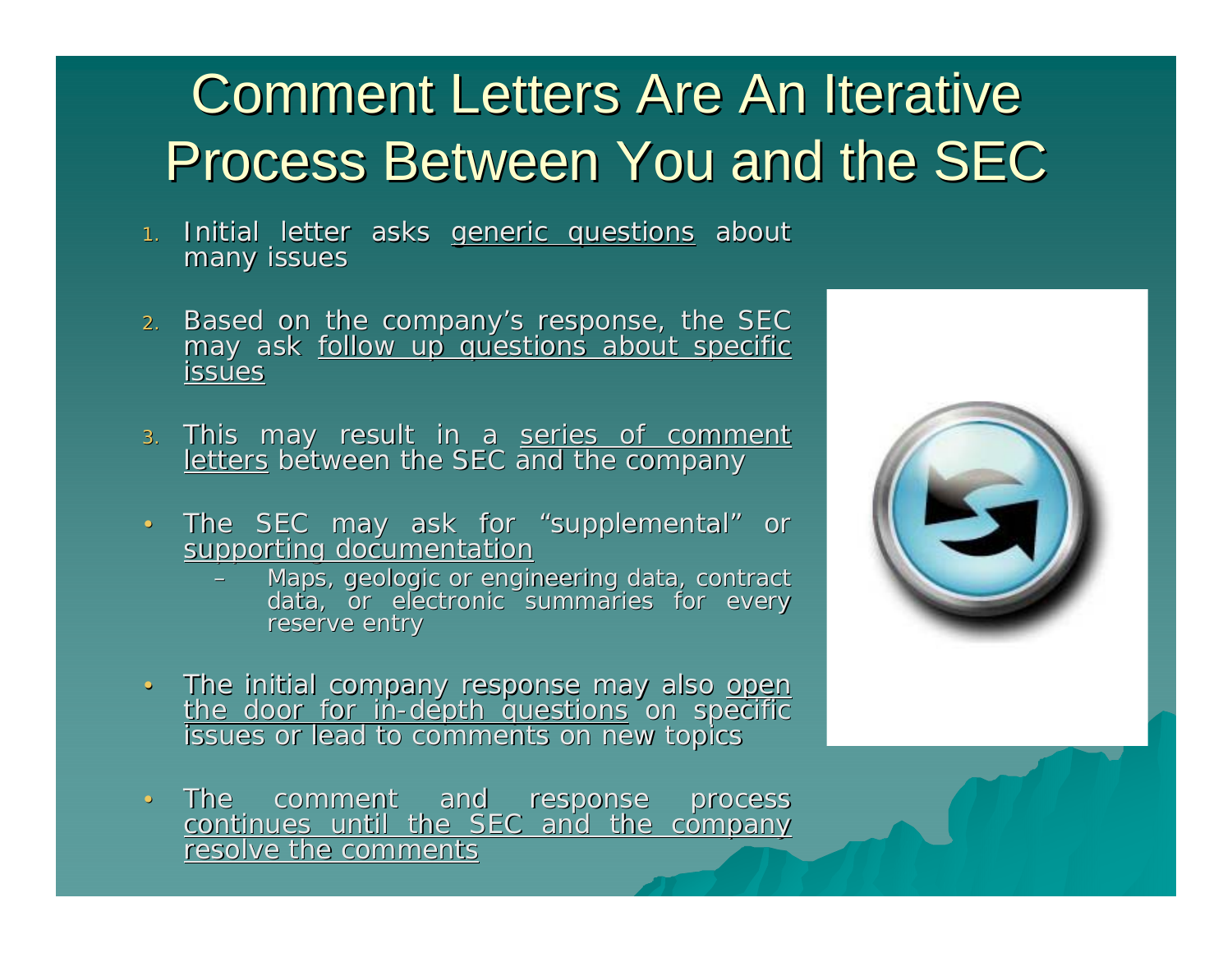## The Comment Letter Process

#### •**Limitation of the process Limitation of the process**

- Comment letters <u>do not form "new regulations"</u> but <u>serve as "guidance"</u> in formulating effective disclosure
- This limitation has lead some to believe this is informal conversation that is <u>non-binding</u> on their disclosures
- •Responding to SEC comment letters is time consuming and costly and to be taken very seriously
- •· Careful with your response – too much information can open more areas of SEC interest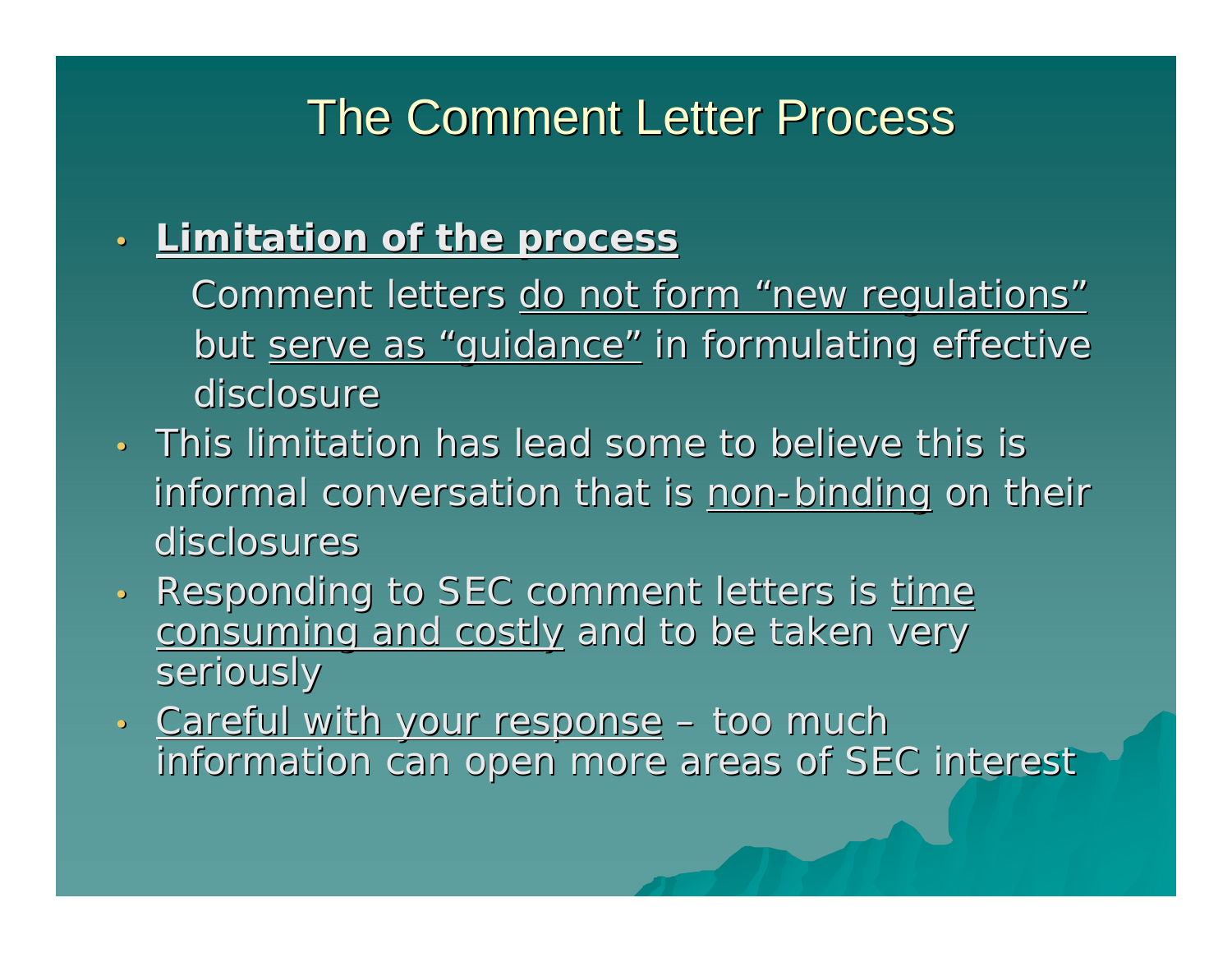## The Comment Letter Process

#### **Limitation of the process Limitation of the process - continued continued**

- •. While comment letters are available to the public through <u>EDGAR</u> (Electronic Data Gathering, Analysis and Retrieval) the issues addressed are on a case by case basis and the guidance is not uniformly distributed for everyone's benefit
- •This can lead to limitations in industry-wide awareness of SEC interpretations of specific issues
- •The same limitation exists with SEC guidance given during informal one on one discussions between the SEC staff and registrants
- •Official SEC website releases like the October 2009 CDIs that reflect the SEC's interpretation would be beneficial to the industry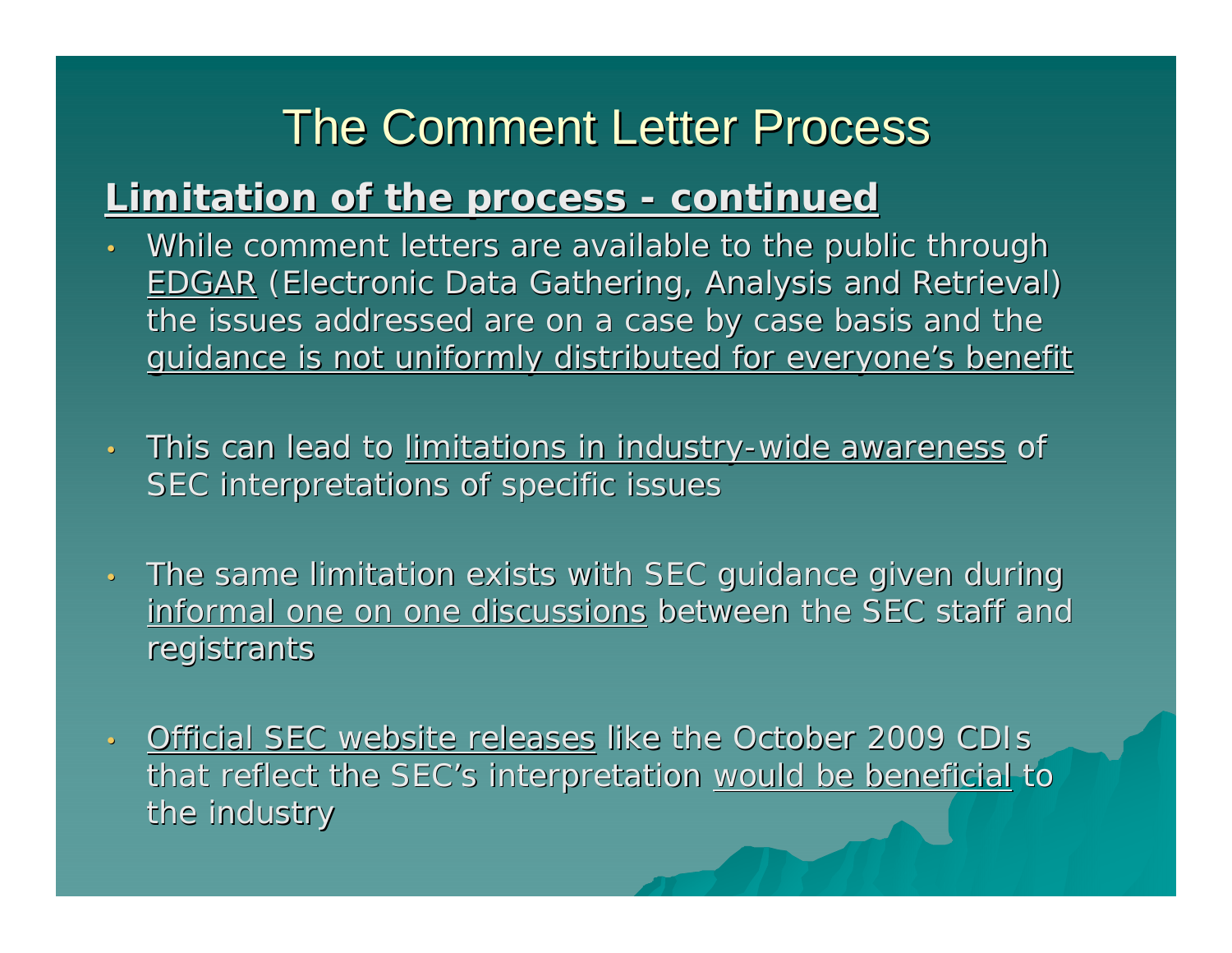# **Comment Letters as Supplemental** Guidance for Applying Reserves Definitions



- • $\cdot$  Situations where the SEC definitions and associated <u>regulations</u><br>are not clear as it relates to their specific<br>application for booking<br>SEC compliant reserves.
- **· This results in individual** interpretations of the definitions and/or regulations <u>leading to differing views and differing views and bookings.</u>
- •Comment letters may<br>provide insight to how<br>the SEC staff may view<br>the application of the<br>regulations to certain<br>reserves related matters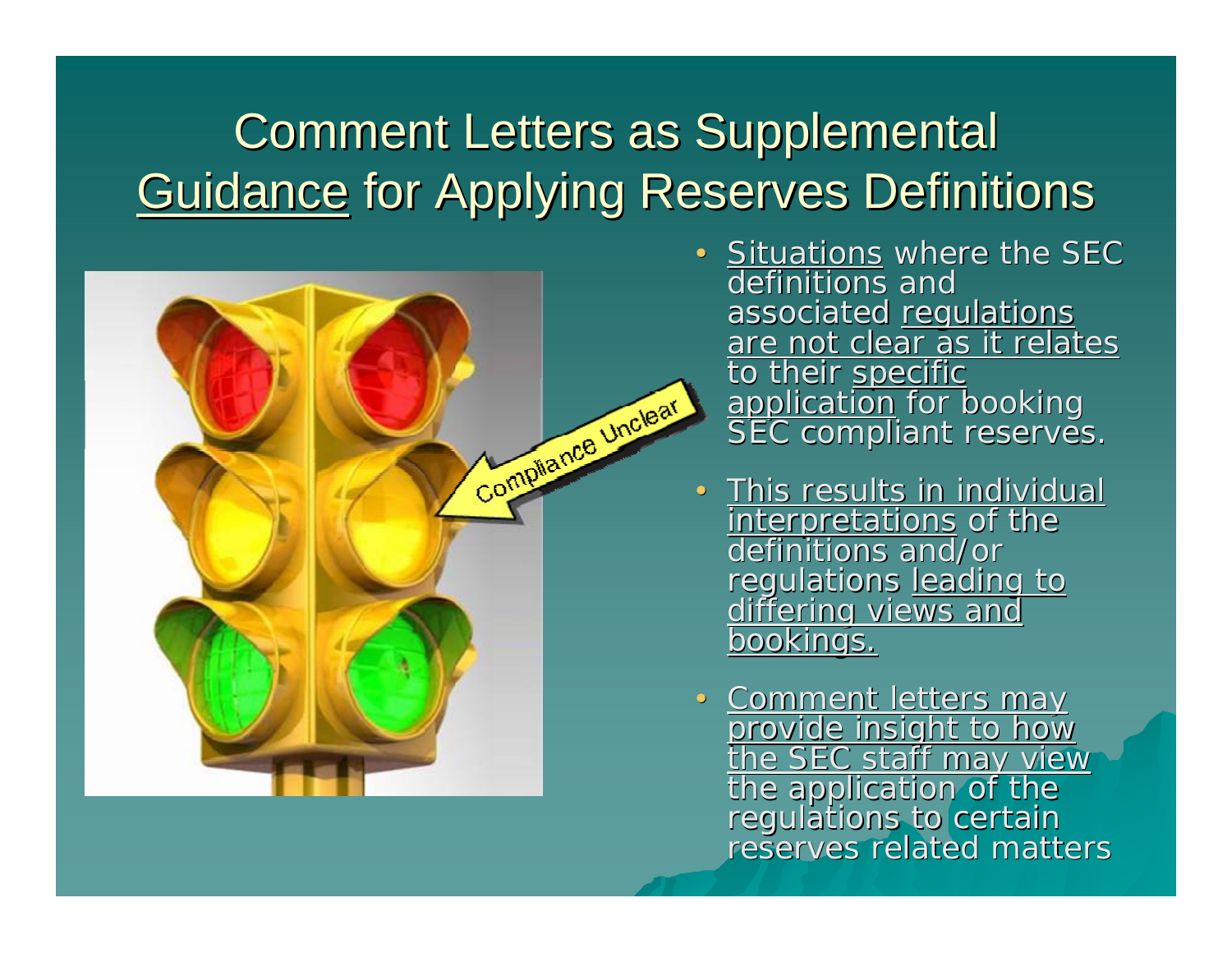# **SEC Responses in Comment Letter Are Not** Synonymous with Judicial Case Law

•Under common law systems, **case law** is the<br>reported decisions of certain courts which<br>result in new interpretations of the law and<br>are cited as precedents. Under case law,<br>courts are bound by their own previous<br>decisions decisionsin similar cases. courts generally explain in detail the legal rationale behind their decisions.



- •The SEC notes that views expressed by staff as either written or oral statements are <u>"**not legally binding due to their informal nature**."</u> These statements "do not necessarily contain a discussion of all material considerations necessary to reach the conclusions stated." **Information** provided in the form of compliance and disclosure interpretations or "C&DIs" (e.g. Oct 26, 2009 SEC C&DI referencing certain aspects of the "Modernization") are "intended as general guidance and should not be relied on as definitive. " "There can be no assurance that the information presented in these interpretations is current, as the positions expressed may change without notice." This guidance also applies to comment letters.
- •In conclusion, the views and interpretations expressed by SEC staff **do not represent a binding precedent. do not represent a binding precedent.**

Source: www.wikipedia.org/wiki/Case\_law www.sec.gov/divisions/corpfin/cfguidance.htm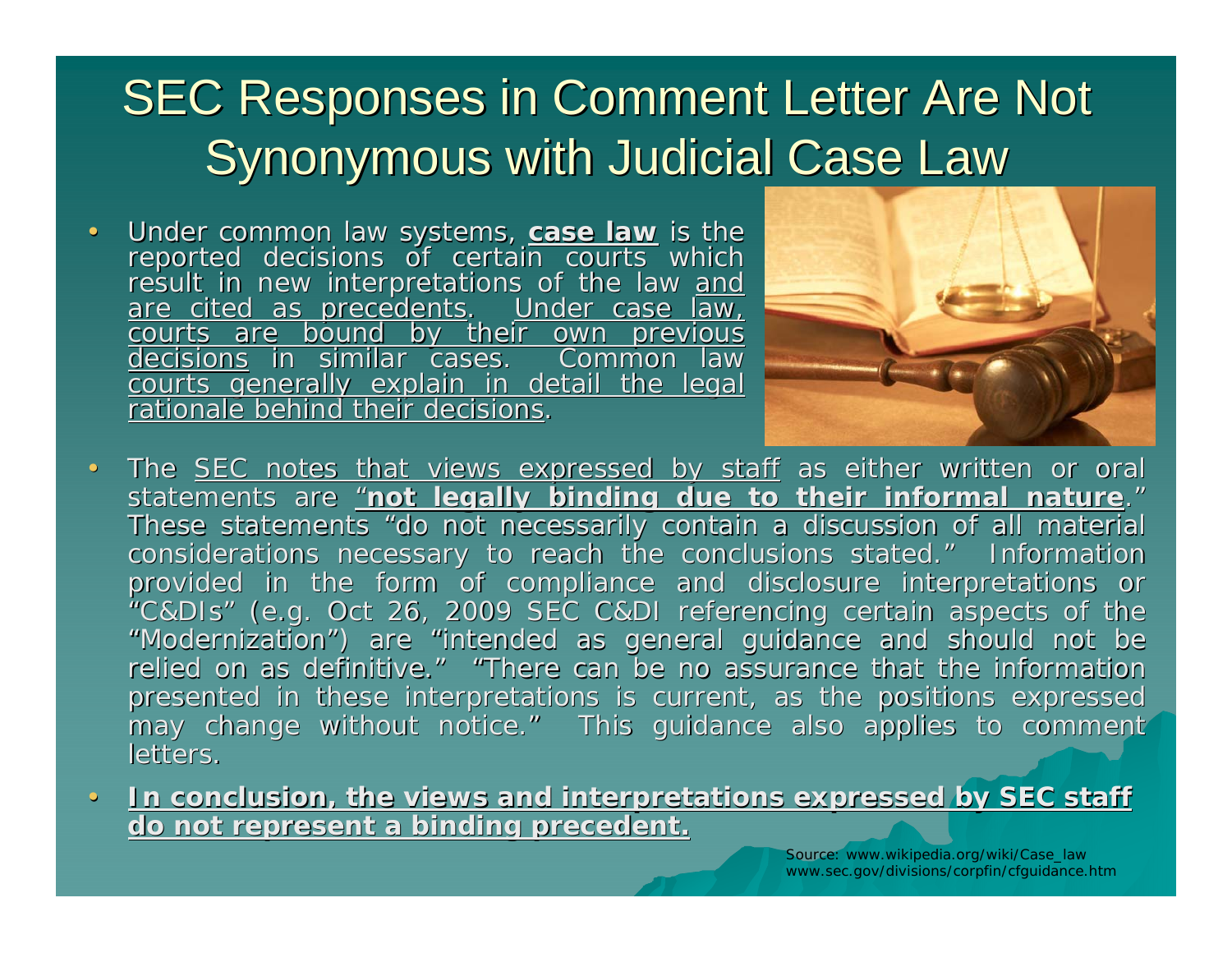# DISCLOSURE…….



• *NOTE: The SEC Comment Letters referenced NOTE: The SEC Comment Letters referenced herein have been disclo herein have been disclosed by the SEC and are sed by the SEC and are publicly available. publicly available.*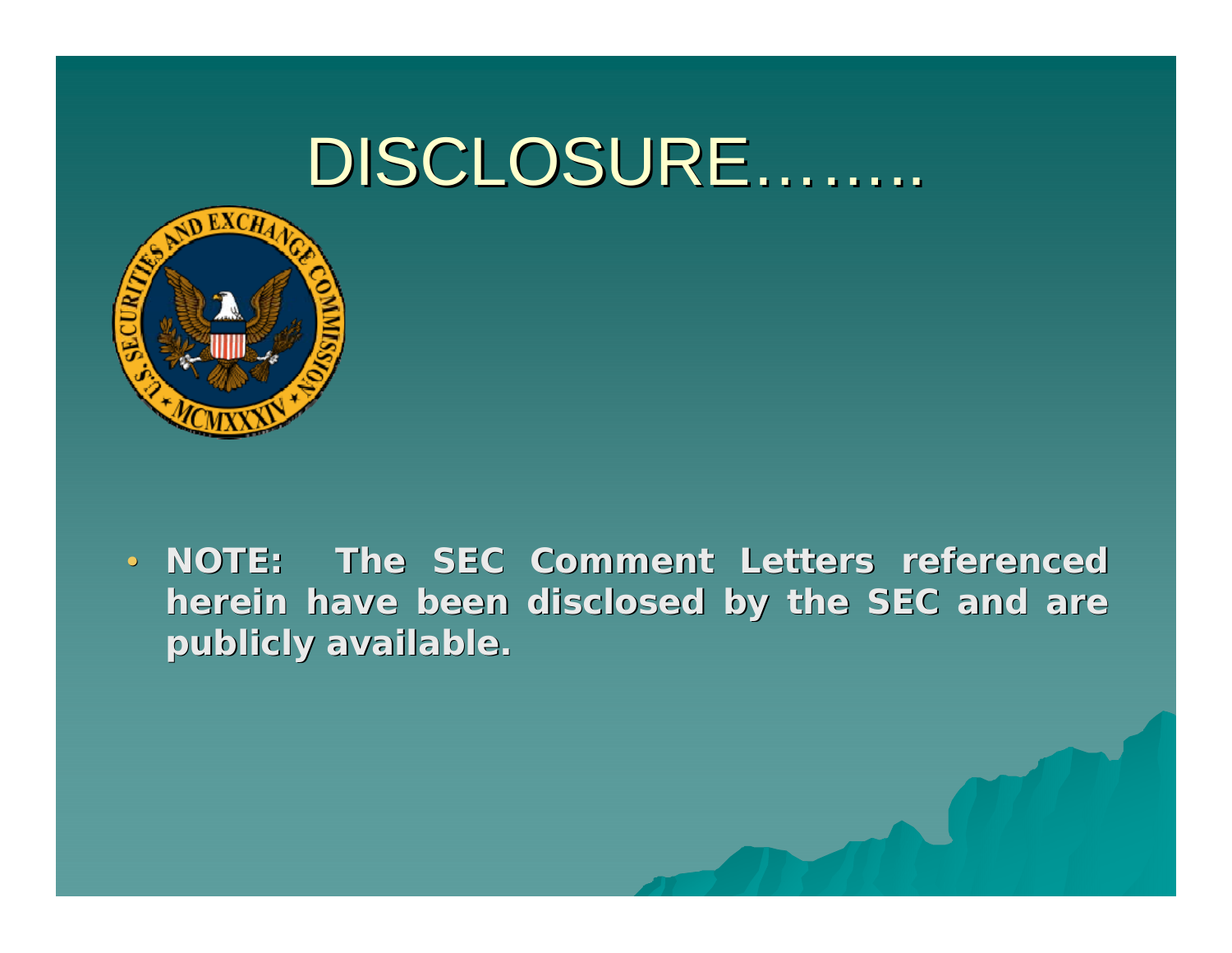### Five-year Rule

- $\bullet$ PUDs converted at '**mathematically impossible**' rates
- How to convert PUDs to proved developed in 5 years –Provide **volumes/percentages of PUDs converted** in prior years
- Explain why PUDs remained as such on books for 5 years –Remove from proved category if no **reasonable certainty** of development within 5 years
- Explain reasons for **material changes** in PUDs year-to-year
- Where '**special circumstances**' exception to 5-year rule was relied on, disclose estimates for particular PUD locations & conditions **preventing their earlier booking** as producing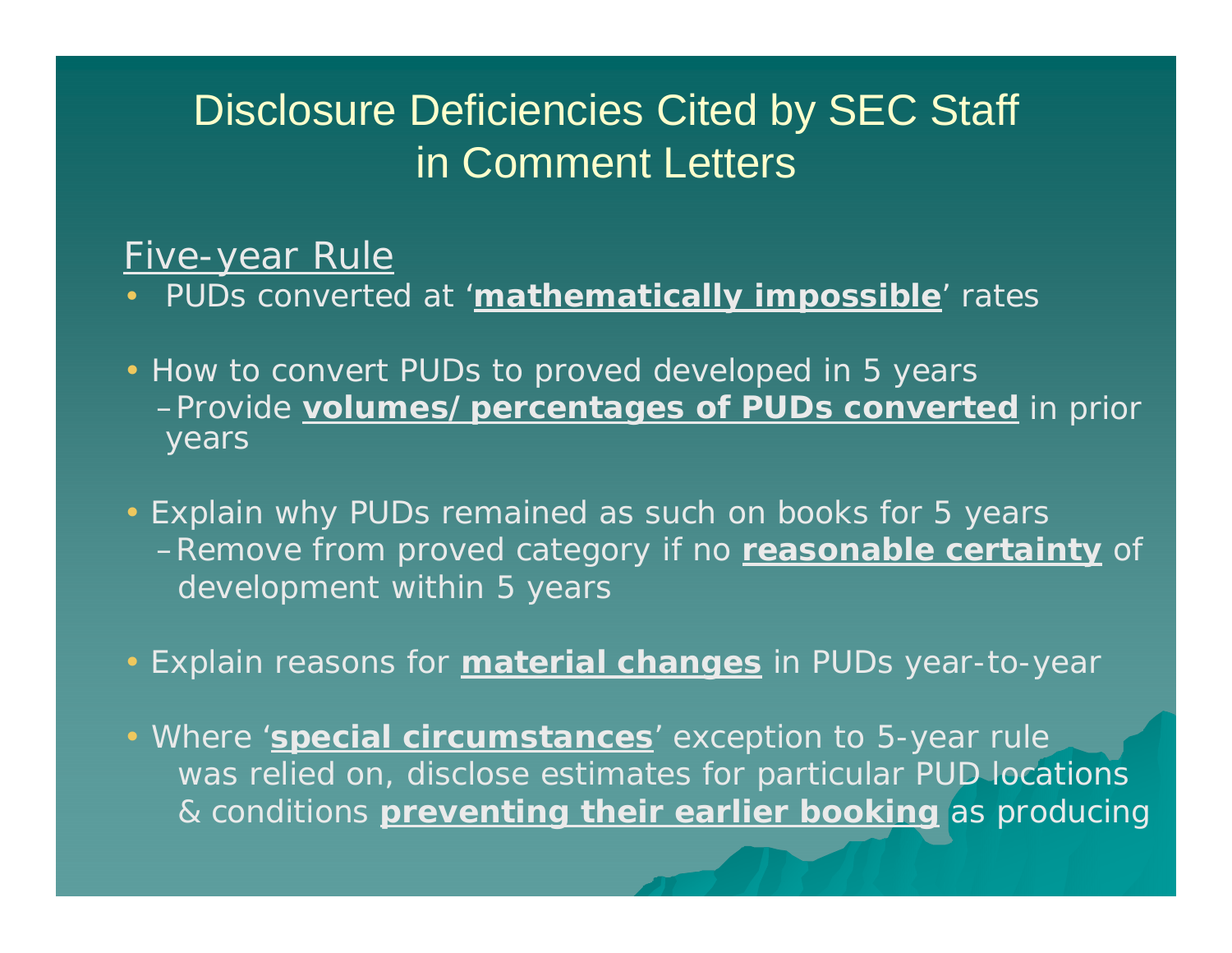### Disclosures for development of undeveloped locations

- If special recovery methods are to be used, has **investment decision** been made yet on special recovery equipment?
- •**If liquidity to fund development** plans looks insufficient, discuss how PUDs will be developed within time frame disclosed
- $\blacksquare$  Newly booked **PUDs offset by 2 or more locations** away from producing well required additional disclosures
- • Statistics of **company's drilling history** for PUDs offset by 2 or more locations including a complete explanation of added reserves attributable to each of the PUDs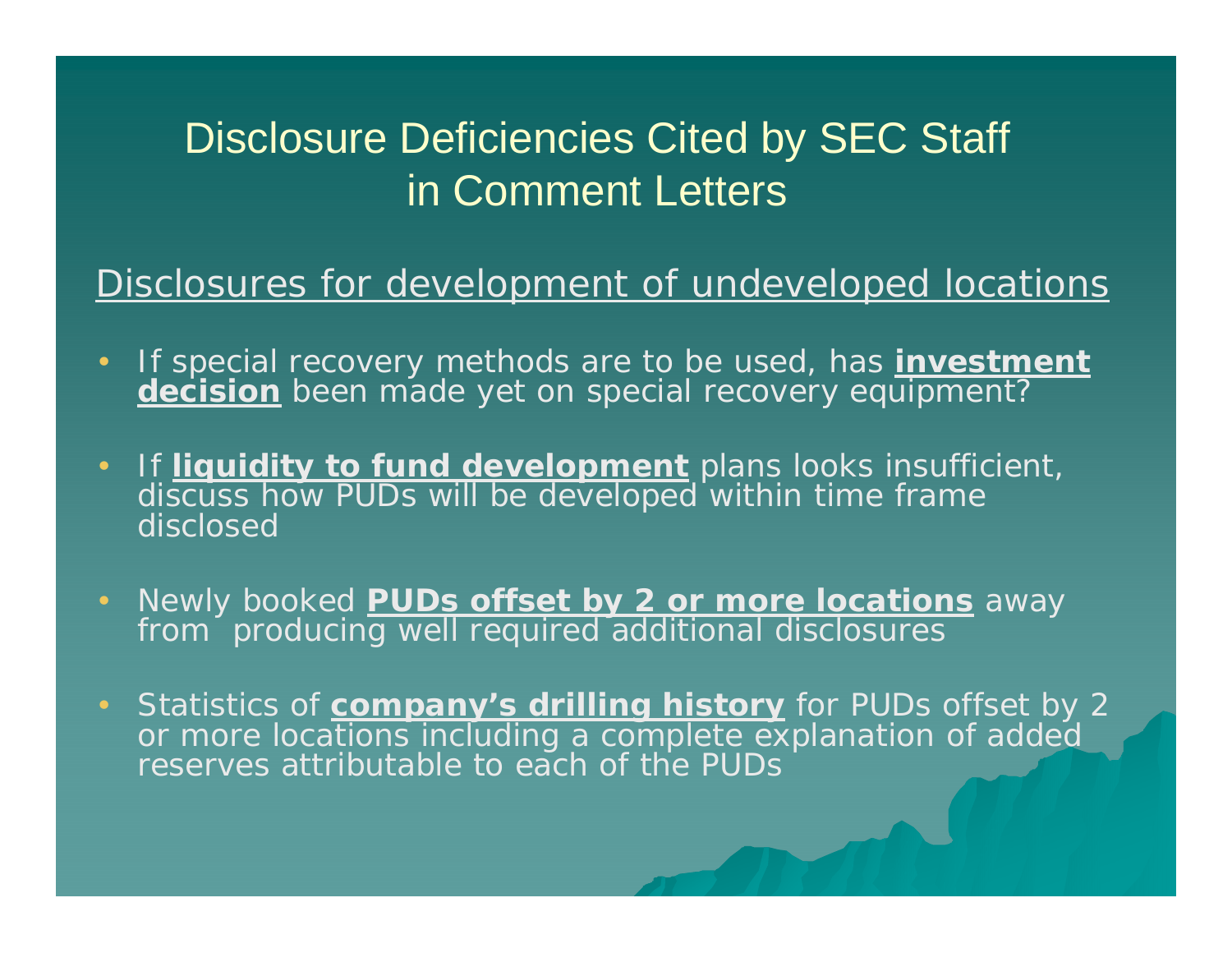### Reliable Technology

- Company must be able to **document technologies** that provide reliable results to establish reasonable certainty of economic probability **more than one direct offset away**
- Describe, discuss generally and explain actual, specific methods and technologies applied
- **Broad, imprecise descriptions do not meet "reasonably certain" threshold**
- • Explain why reliable in specific **geological environment** in which applied
- Disclose **how many proved reserves determined** by **alternative methods/technologies** used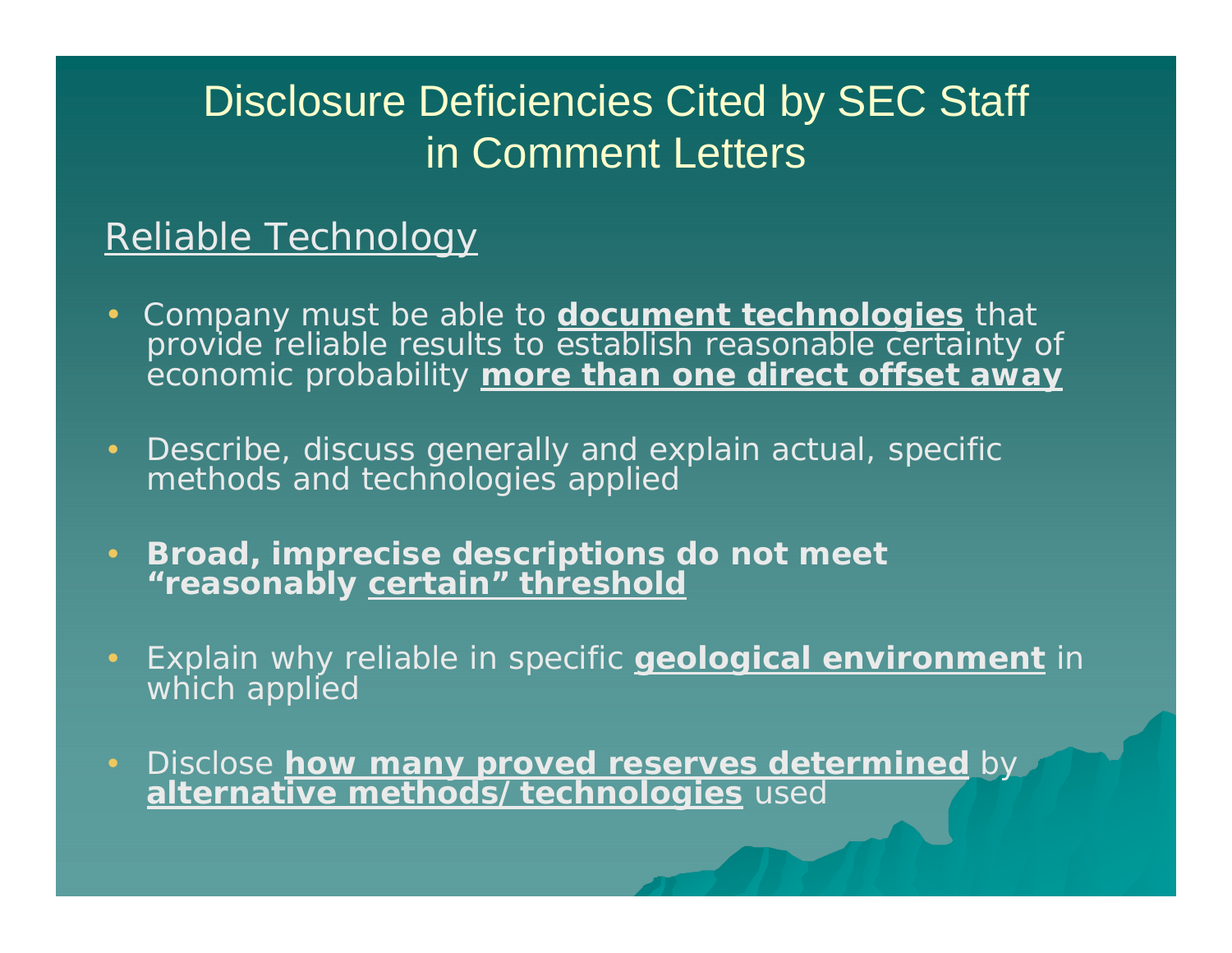### <u>"Reasonable Certainty</u>"

- If **'reasonable certainty' on amount and timing not assured, then those reserves should be removed**
- Reasonable certainty' from a given date forward, from known reservoirs and under existing operating conditions, operating methods and government regulations
- **Terms** like 'appears to have enhanced 'or 'apparently economic' are unclear as to whether reasonable certainty threshold met
- Statements like 'there are uncertainties 'in companies' reserves estimates 'due to factors outside our control' will require a precise discussion of those factors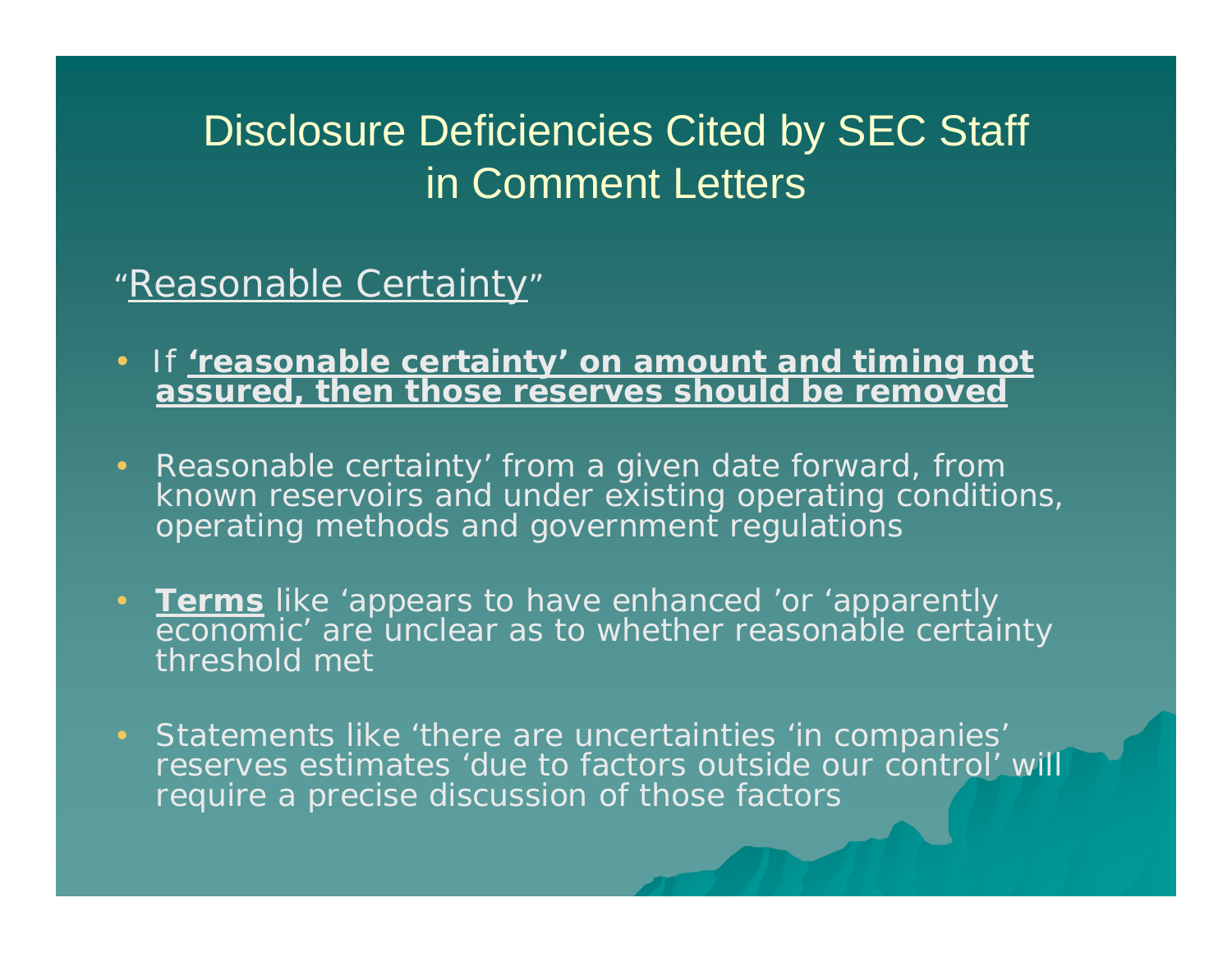### • '**Industry principles**' disclosure

–Estimates prepared according to 'generally accepted petroleum engineering and evaluation principles' not adequate

–References to February 19, 2007 Society of Petroleum Engineers publication –*Standards Pertaining to the Estimating & Auditing of Oil and Gas Reserves Information*' are acceptable

• Failure to discuss **company's specific internal controls** used to ensure objectivity in estimation processes

• **3P independent petroleum engineers' reports** not complying with Reg S-K Item 1202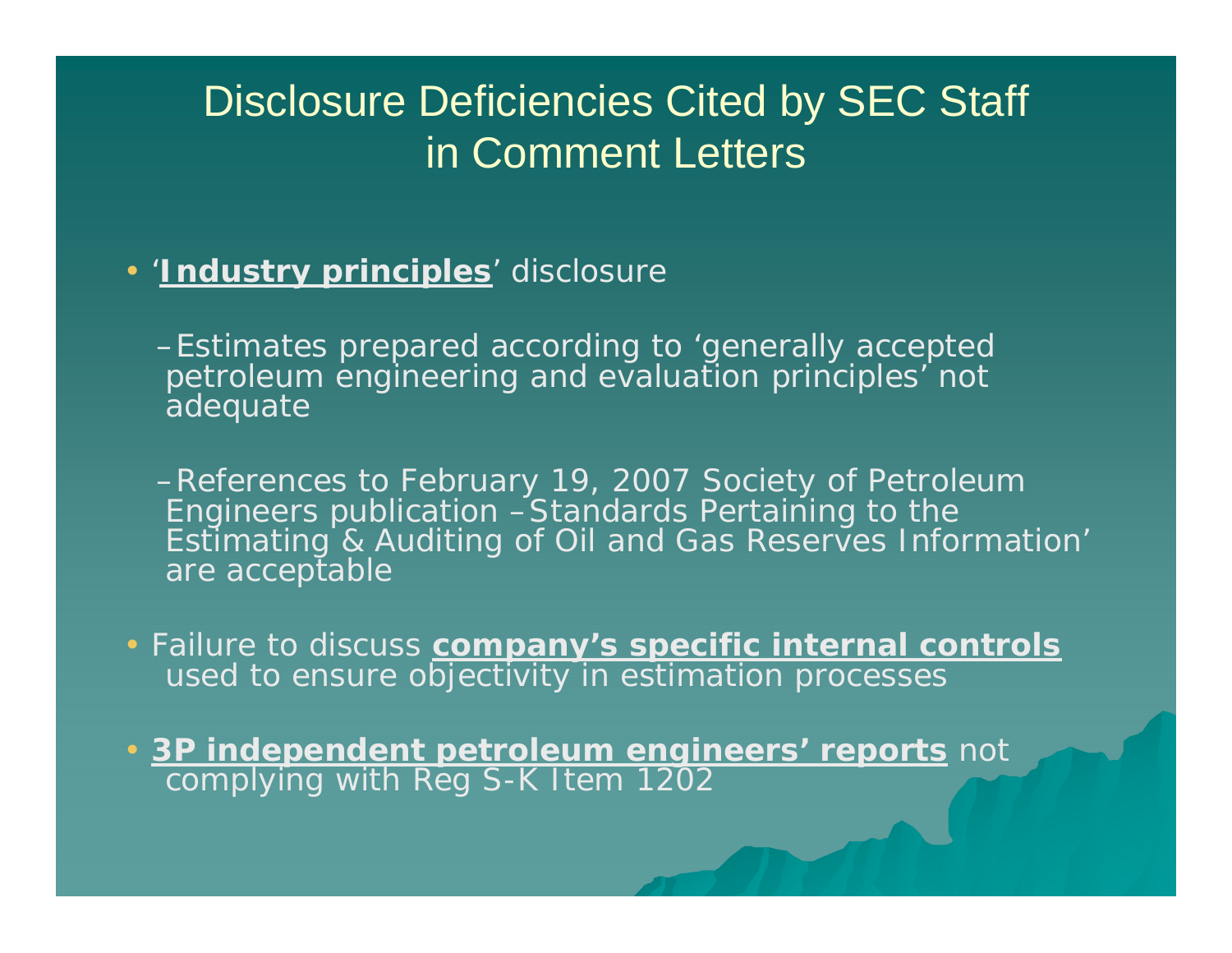- • Failure to disclose **qualifications** of technical company person responsible for overseeing/accepting 3P engineer reserves estimates or audit
- **Material changes** in proved reserves without a general **discussion of technologies** used to establish appropriate level of certainty for estimates from material properties
- Where proved oil reserves included **NGLs in sufficient quantities**, failure to either separate & disclose the 2 products, or explain why they should be grouped together
- Breakdown the **portion of total reserves** and geographic areas covered
- •Expand discussion of **primary economic assumptions**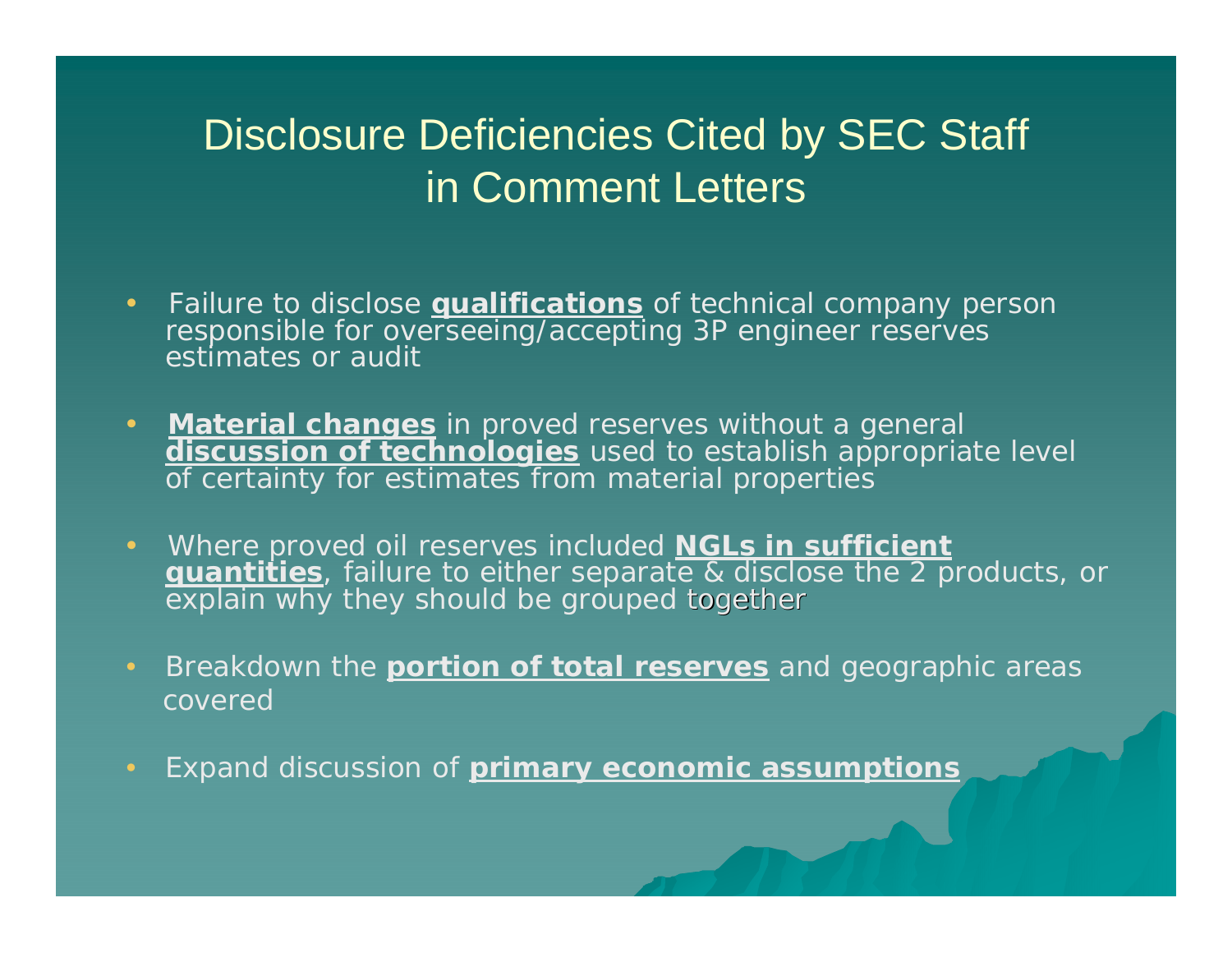# **SEC Comments Relating to the PUDs That** Remain Undeveloped for Five or More Years



U.S. Securities and Exchange Commission

**Letter Dated: October 29, 2010**

**Topic: Proved Undeveloped Reserves**

**Reference: 12/31/2009 20-F Filing**

"We note your discussion of **reserves that remain proved undeveloped for five or more years.** Describe for us the specific field or projects involved. For each field or project, **explain, in greater detail, the reason why the reserves remain undeveloped.** Also, tell us the **volume of reserves at issue**, by field or project and in total."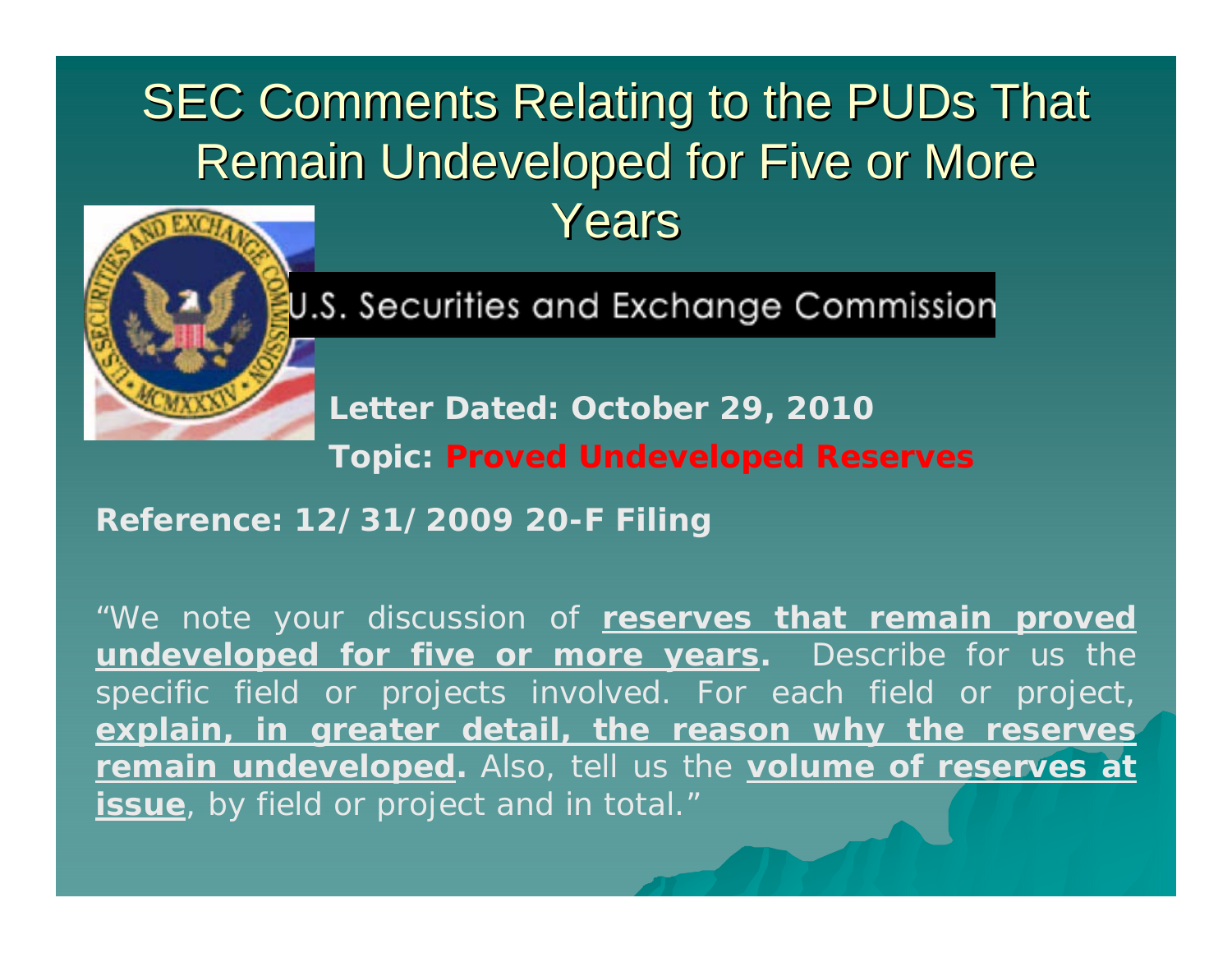# SEC Comments Relating to the 5 Year Rule



### U.S. Securities and Exchange Commission

**Letter Dated: March 31, 2010**

**Topic: Proved Undeveloped Reserves**

#### **Reference: 12/31/2009 10-K Filing**

"You state that you developed 81 million barrels equivalent of proved undeveloped reserves in 2009. This represents approximately 19% of your total proved undeveloped reserves at year end 2008 and 10% of your proved undeveloped reserves at year end 2009.

**This rate of development of your proved undeveloped reserves at year end 2009 suggests that it will take approximately 10 years to develop all of your proved undeveloped reserves, assuming that no additional proved undeveloped reserves are added during that time.**

**As proved undeveloped reserves should generally be developed within five years of initially booking them as proved, please tell us your plan to accomplish this."**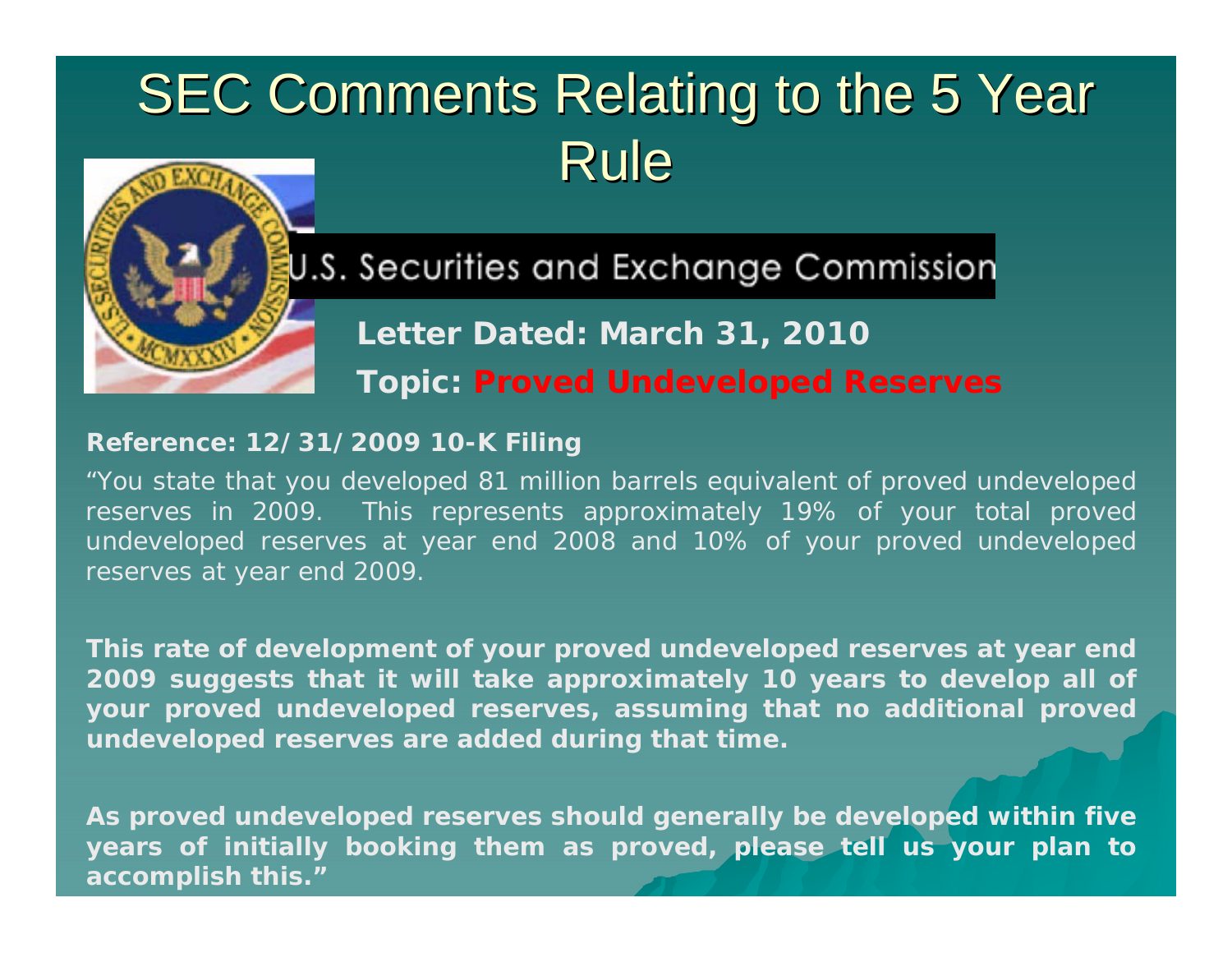# **Interpretative Position**

- No specific public guidance offered by the SEC
- Informal discussions with the SEC staff have indicated that the development schedule should:
	- -**Represent realistic conditions Represent realistic conditions**
	- -Reflect what a company intends to actually drill **in the next 5 years in the next 5 years**
- Proved projects pushed beyond the 5 year timeframe to accommodate other priorities in the portfolio, such as following a drilling schedule which includes a mix of Proved and Non-Proved Projects, would not qualify as an exception to the 5 year rule.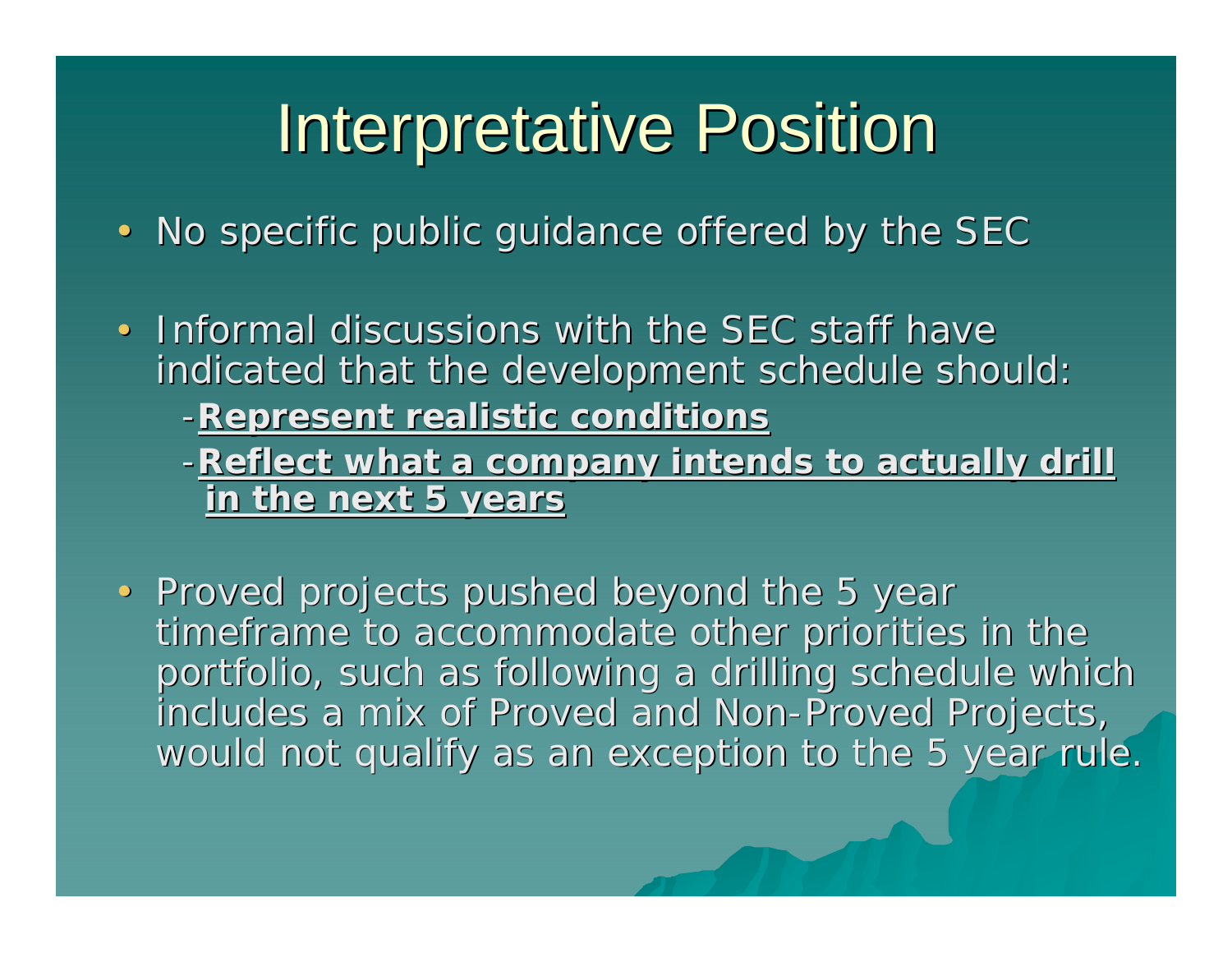## **SEC Request to Remove PUDs Delayed By Causes Within Your Control**

**Letter Dated**: **November 9, 2010 Topic**: **Intent to Develop PUDs That Remain Undeveloped for Five or More Years**

#### **Question 4: Question 4:**

 $\bullet$ In response to prior comment 4 you disclose that the wells associated with 4.5% of PUD<sub>S</sub>, or 2% of total proved<br>reserves, have not been drilled within five years of the **booking date because of internal factors, namely the**<br>**allocation of development capital across your portfolio**.<br>Your response does not indicate if and when you intend to drill<br>and produce these wells. <u>Unless you are rea</u> **wells. Please revise or advise. wells. Please revise or advise.**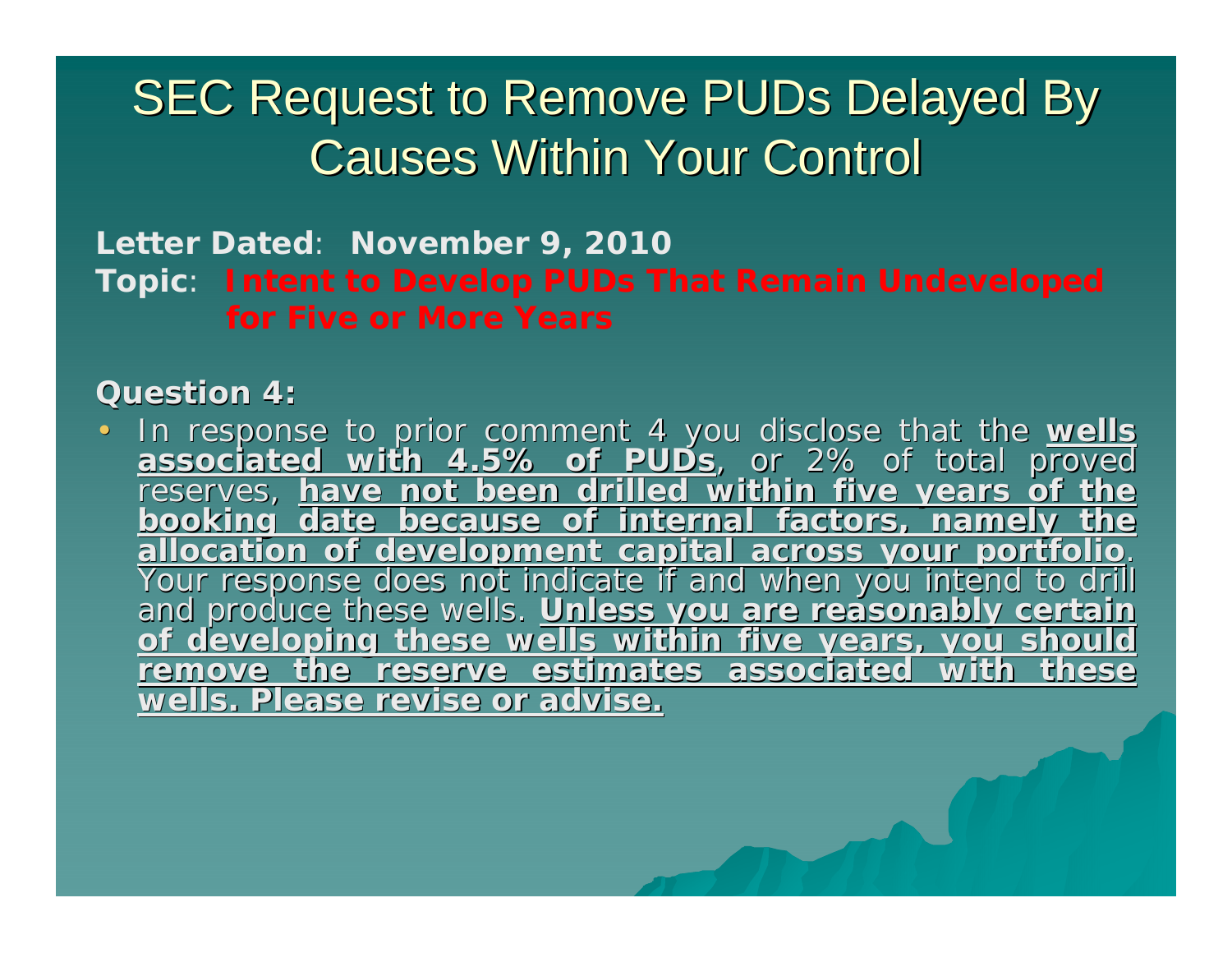### **SEC Request to Remove PUDs Delayed By Causes Known at Time of Booking**

### **Letter Dated: February 22, 2011 Topic: Intent to Develop PUDs That Remain Undeveloped for**

#### **Question 1: Question 1:**

•In your February 3, 2011 response to our January 6, 2011 comment, you stated that the shortage of hydraulic fracturing services was a primary cause of the delay in drilling proved undeveloped locations in this field. Your <u>field</u>. Your statement, "During 2009 and throughout 2010, as the Company<br>conducted vertical and horizontal drilling operations in this field, there was<br>limited access to hydraulic fracturing equipment and other completion " seems to indicate that <u>these shortages were a known factor and should have</u><br>led to the removal from the proved category of those undeveloped<br>locations that were not scheduled to be drilled within five years of<br>booking. Please r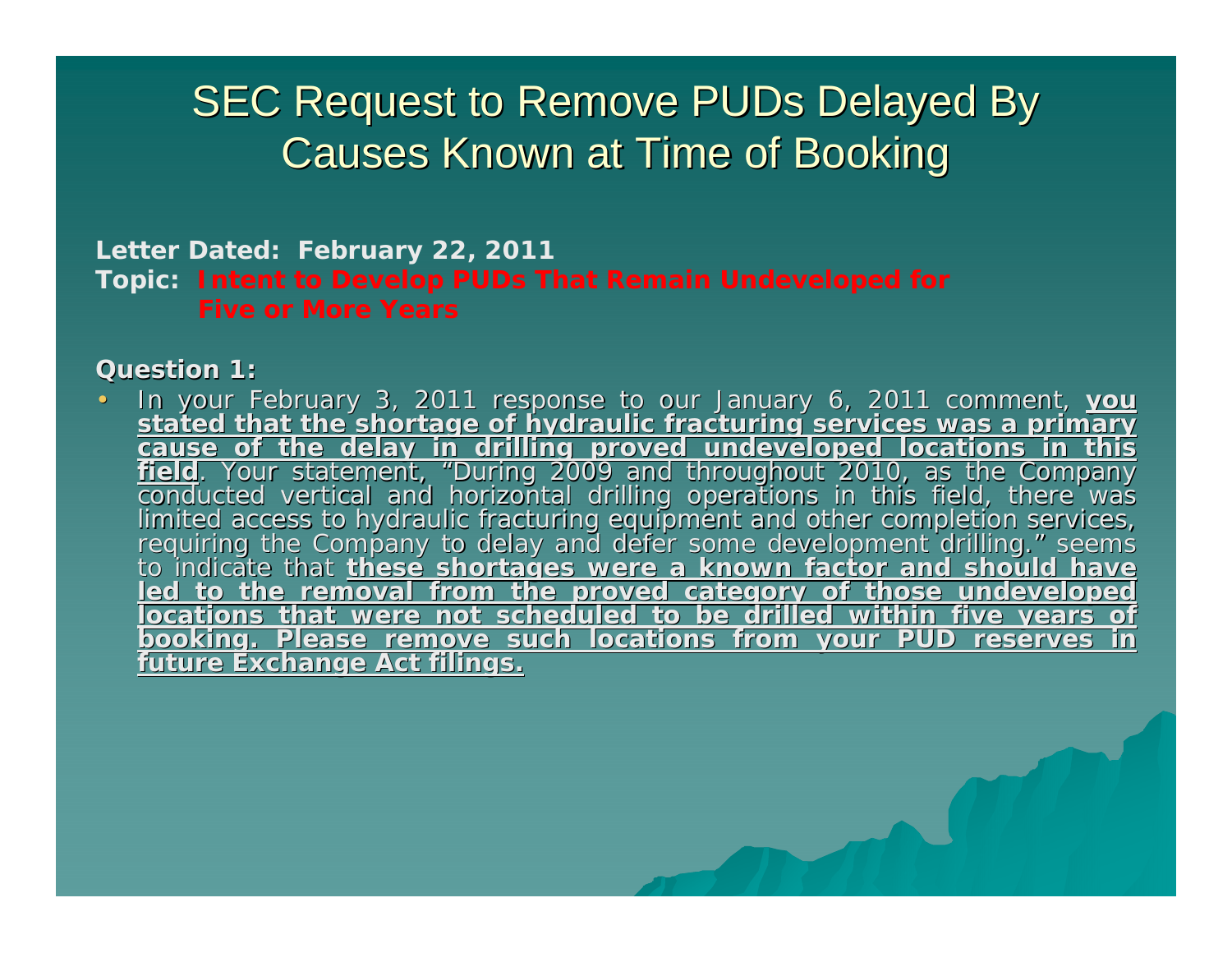

U.S. Securities and Exchange Commission **Letter Dated: April 27, 2010 Topic: Conformance to PUD 5 Year Rule**

#### **Questions #6:**

You state that you developed 15 BCFe of proved undeveloped reserves in 2009. This represents approximately 2% of your total proved undeveloped reserves at year end 2008 and less than 1% of your proved undeveloped reserves at year end 2009. Therefore, at this rate of development, it will take at least fifty years to develop all of your proved undeveloped reserves, assuming that no additional proved undeveloped reserves are added during that time. Tell us how this complies with Rule  $4-10(a)(31)(ii)$  of Regulation S-X. In this regard, we note your statement that your 2010 capital budget will focus on the development of non-proved reserves.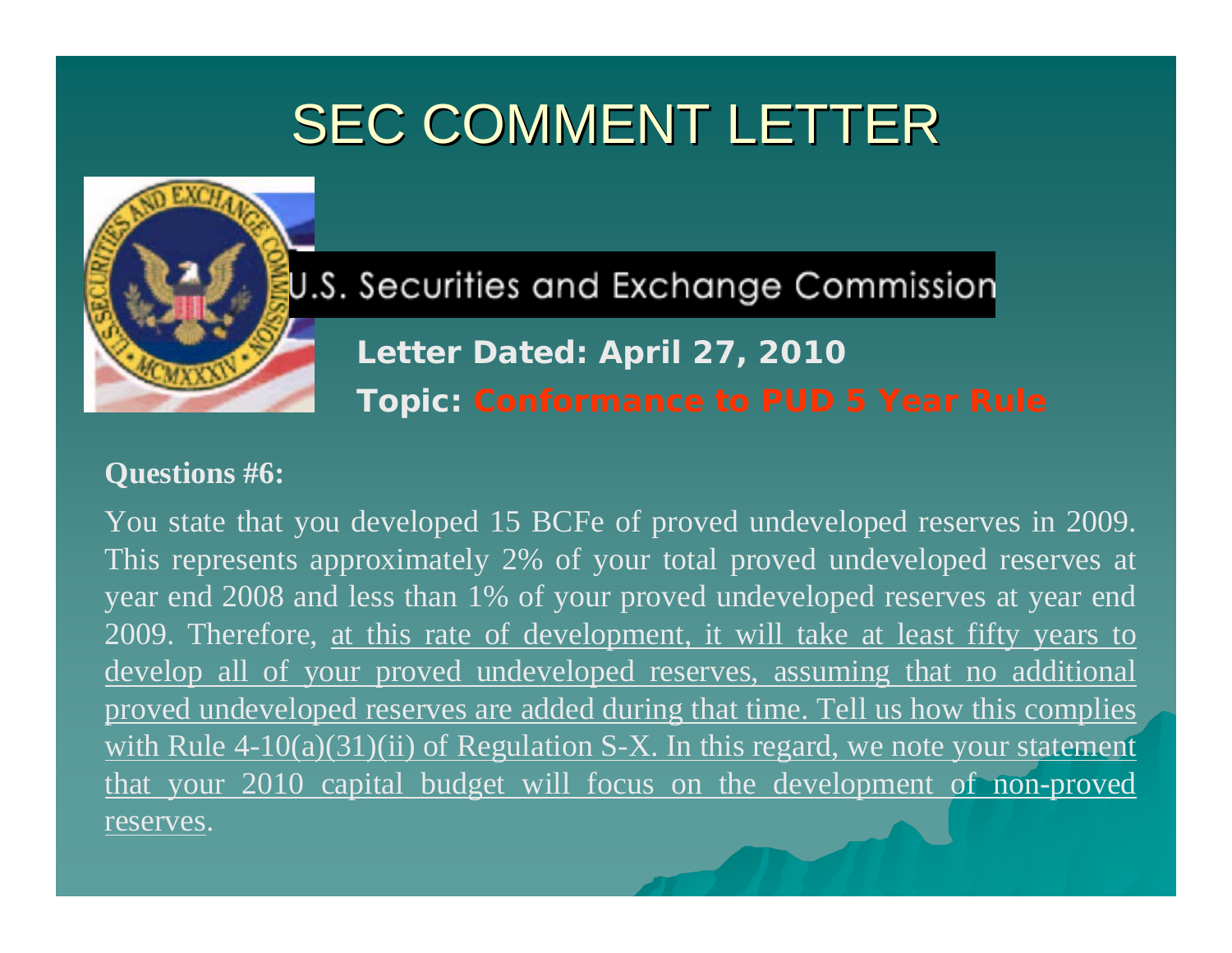

U.S. Securities and Exchange Commission

**Letter Dated: April 27, 2010 Topic: Conformance to PUD 5 Year Rule-**

#### **Questions #7:**

Because your prior year's conversion rate of proved undeveloped to proved developed reserves was much lower than that necessary to convert all of your proved undeveloped reserves to proved developed reserves within five years, more history of your prior record of conversions is necessary as we believe this is **material information to investors**. Please expand your disclosure, either here or under Management's Discussion and Analysis, to include the amount of proved undeveloped reserves that were developed in each of the last three years. Please see Section V. of Securities Act Release 33-8995.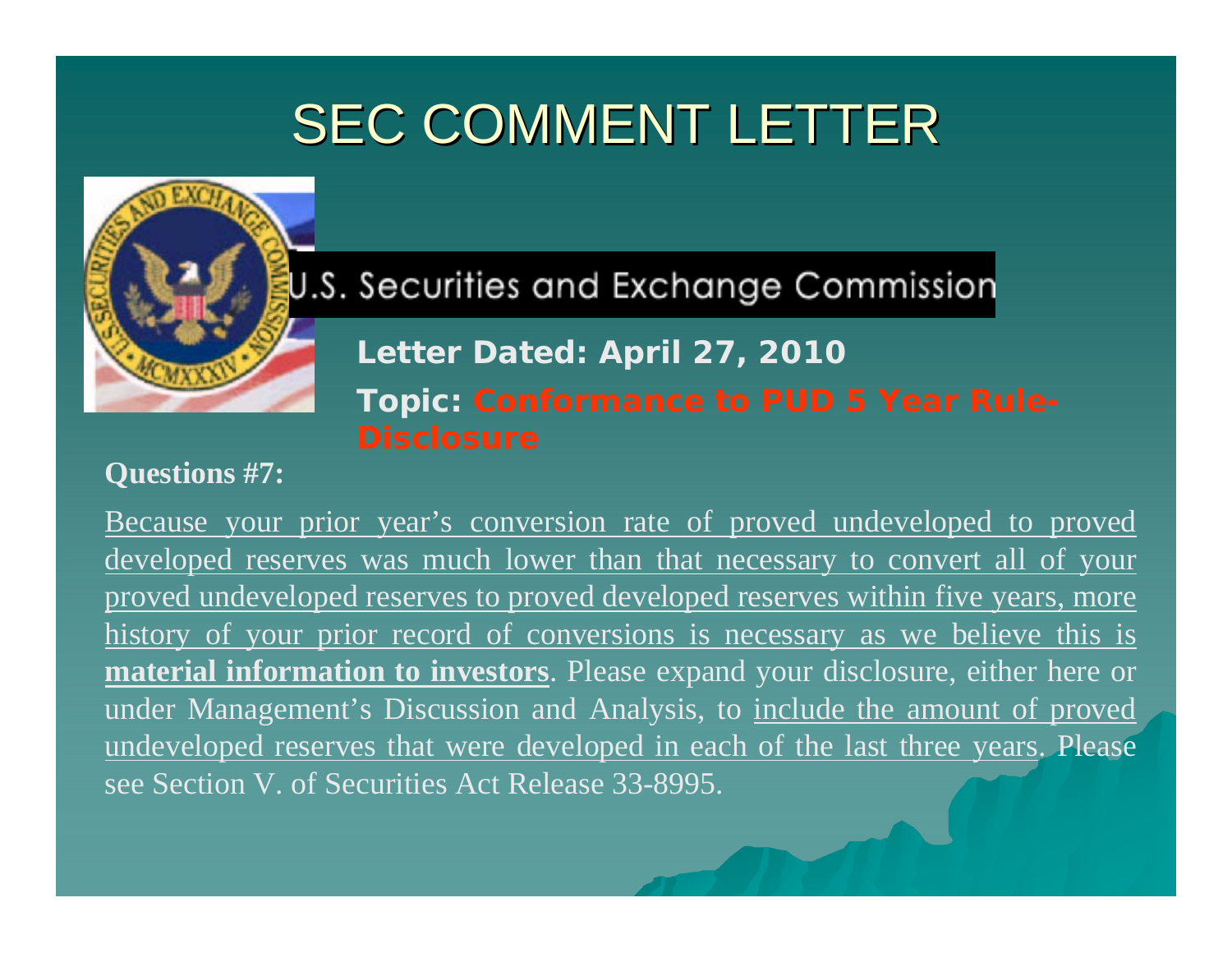# SEC Comments Relating to the Impact of Reliable Technology



U.S. Securities and Exchange Commission **Letter Dated: April 29, 2010 Topic: Use of Reliable Technologies**

#### **Reference: 12/31/2009 10-K Filing**

"You name a number of common technologies and methods that have been used in reserve estimation for decades. **Please tell us if you used any alternative methods and technologies instead of production flow tests in determining material amounts of proved reserves that you added in 2009 and why those methods or technologies are considered reliable in the geological environment in which they were used. Also tell us how many of the proved reserves added in 2009 were determined by these alternative methods and technologies**.

In addition, also **tell us if you used any alternate technologies other than open-hole logs to determine gas-oil or oil-water contacts in determining material amounts of proved reserves that you added in 2009. If so, please tell us the amount of reserves and why those methods or technologies are considered reliable in the environment that they were used**."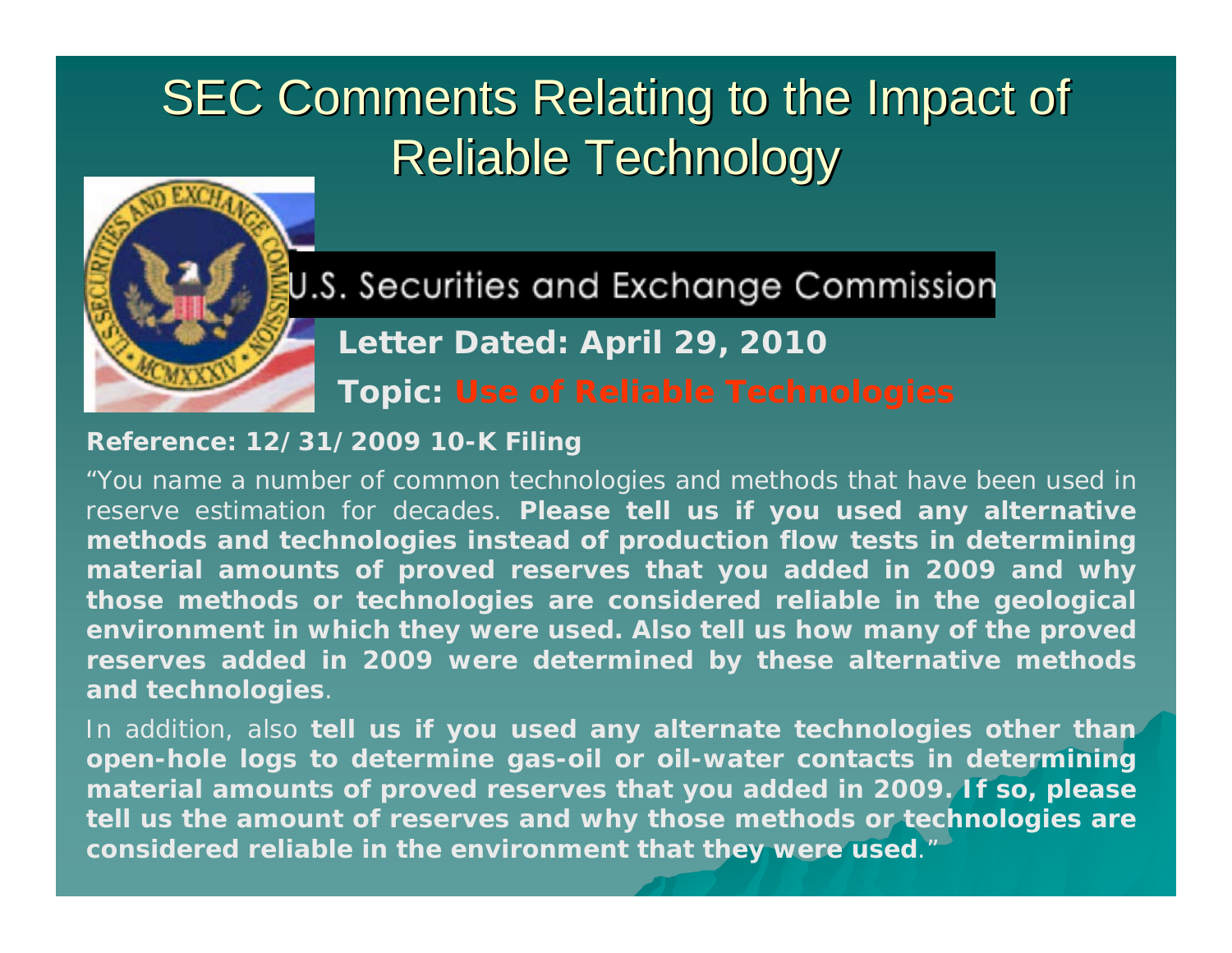

U.S. Securities and Exchange Commission

**Letter Dated: April 27, 2010 Topic: Reliable Technology**

### **Questions #11:**

You state that you recognized additional proved undeveloped reserves totaling 1,771 thousand barrels of oil and 1,115,334 million cubic feet of natural gas resulting from the application of reliable technologies in determining proved reserves. However, you do not indicate what those technologies were or why they are reliable. Please expand your disclosure to include in more detail the actual technologies utilized and why you believe they are reliable in the geological environment they were applied. In addition, disclose if you used any alternative methods and technologies instead of production flow tests in determining material amounts of proved reserves that you added in 2009 and why those methods or technologies are considered reliable in the geological environment they were used. Please tell us how many of your proved reserves were determined by these alternative methods and technologies.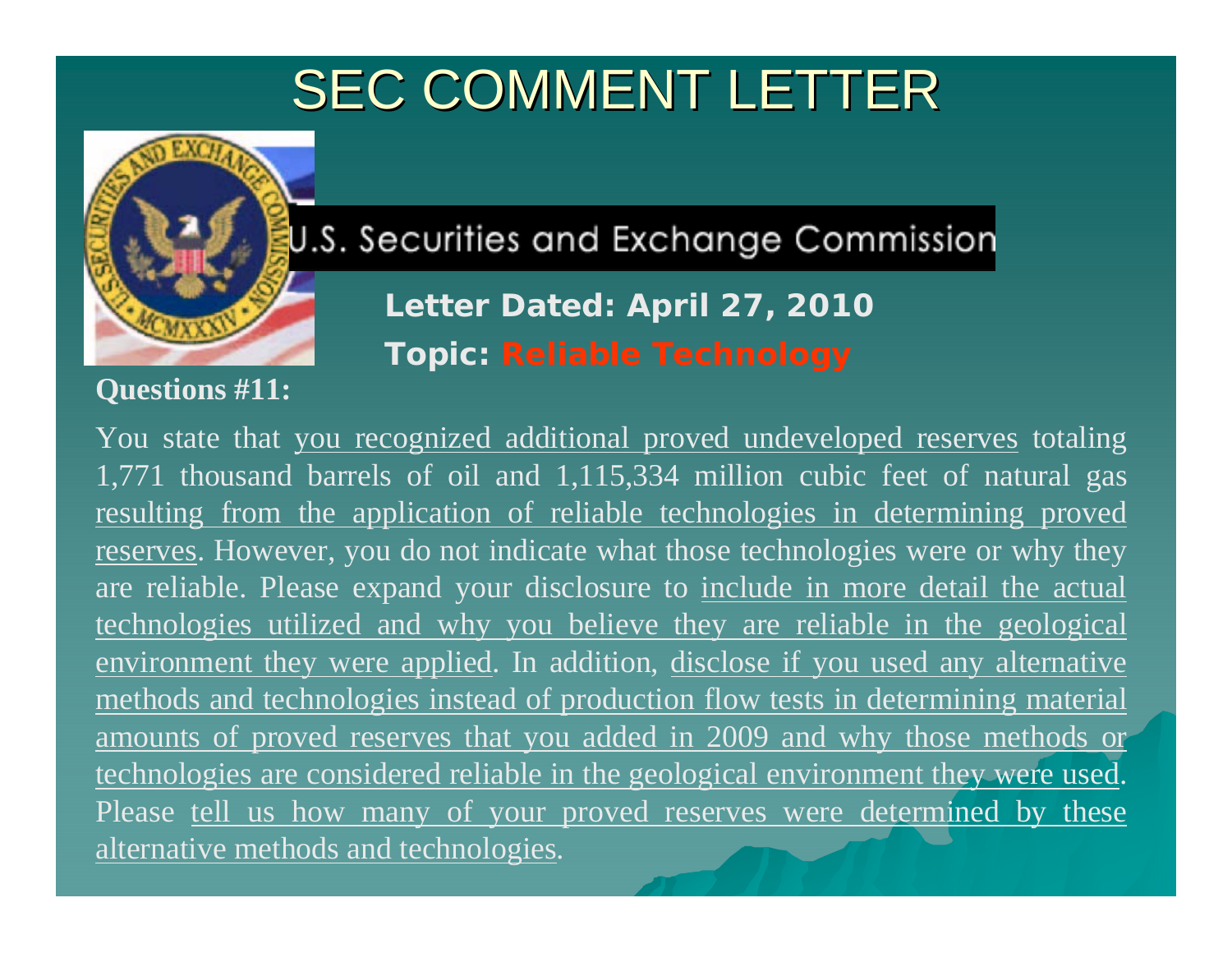

### U.S. Securities and Exchange Commission

**Letter Dated: June 16, 2010 Topic: PUDs Beyond One Offset to Existing Well**

#### **Question #11:**

You indicate that in the Barnett Shale and the Fayetteville Shale you attributed proved undeveloped reserves to locations more than one offset location away from an existing well. **Disclose the average number of offset locations away** from an existing well you attributed proved reserves to in each of those formations. You should also **disclose the technology and methods used to establish the reasonable certainty of these reserves.** With a view towards possible disclosure, tell us whether you used **volumetric estimates to calculate the proved undeveloped reserves or used analogies of producing wells in the same geologic formations.** If analogies were used, **disclose the age of the wells that you believe represent an analogy, the cumulative production** to date from those wells and the **estimated life** of those wells and how it was determined. In addition, please tell us if you included these added volumes of reserves under extensions, discoveries and other additions, or under revisions of previous estimates.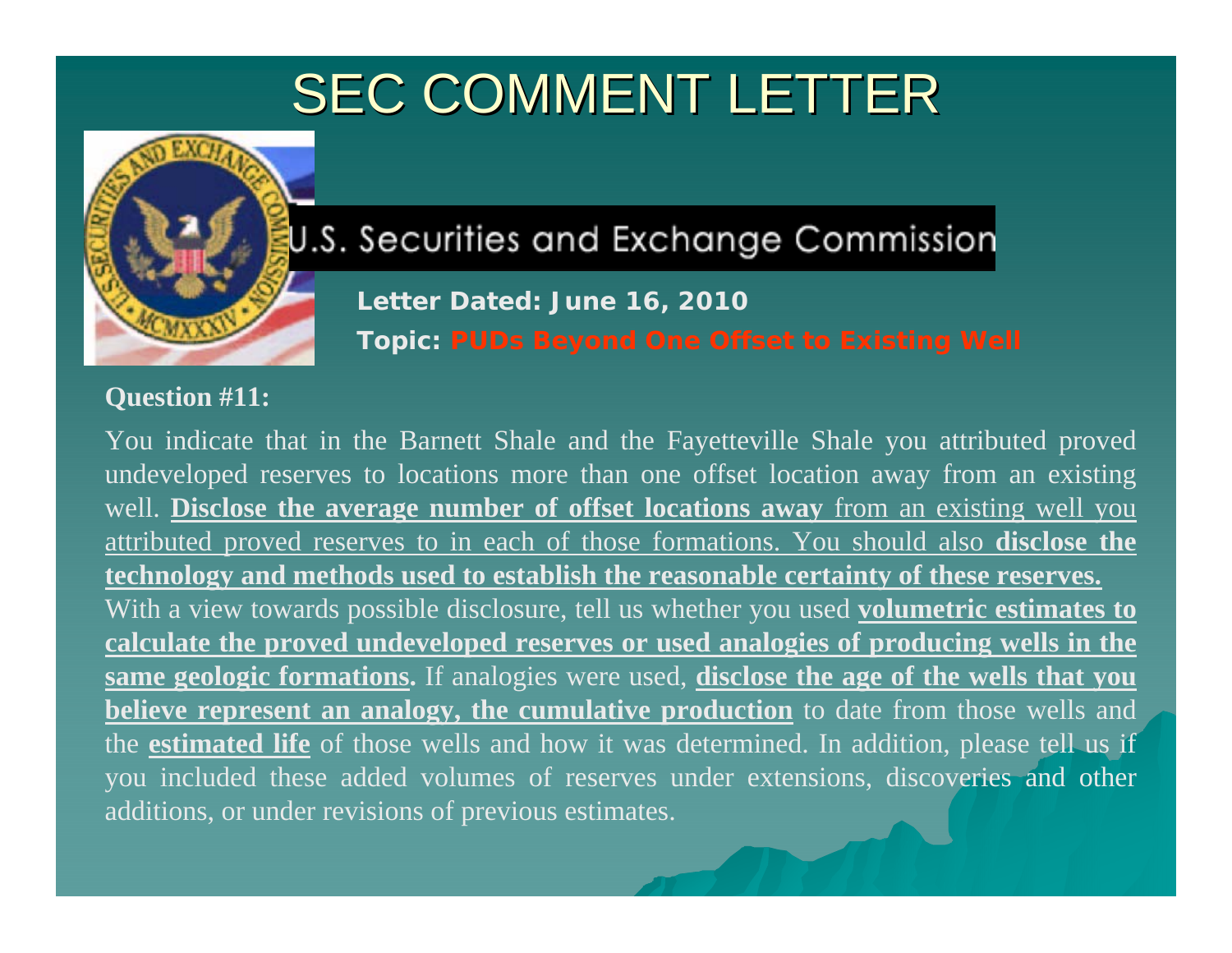

U.S. Securities and Exchange Commission

**Letter Dated: June 23, 2010**

**Topic: PUDs Beyond One Offset to Existing** 

#### **Questions #2:**

In part, your response 10 indicates a significant portion of your proved undeveloped locations are 2 or more offsets removed from a producing well(s). Tell us the statistics of your drilling history for such similarly situated locations, including the success rate by distance/location removed from production.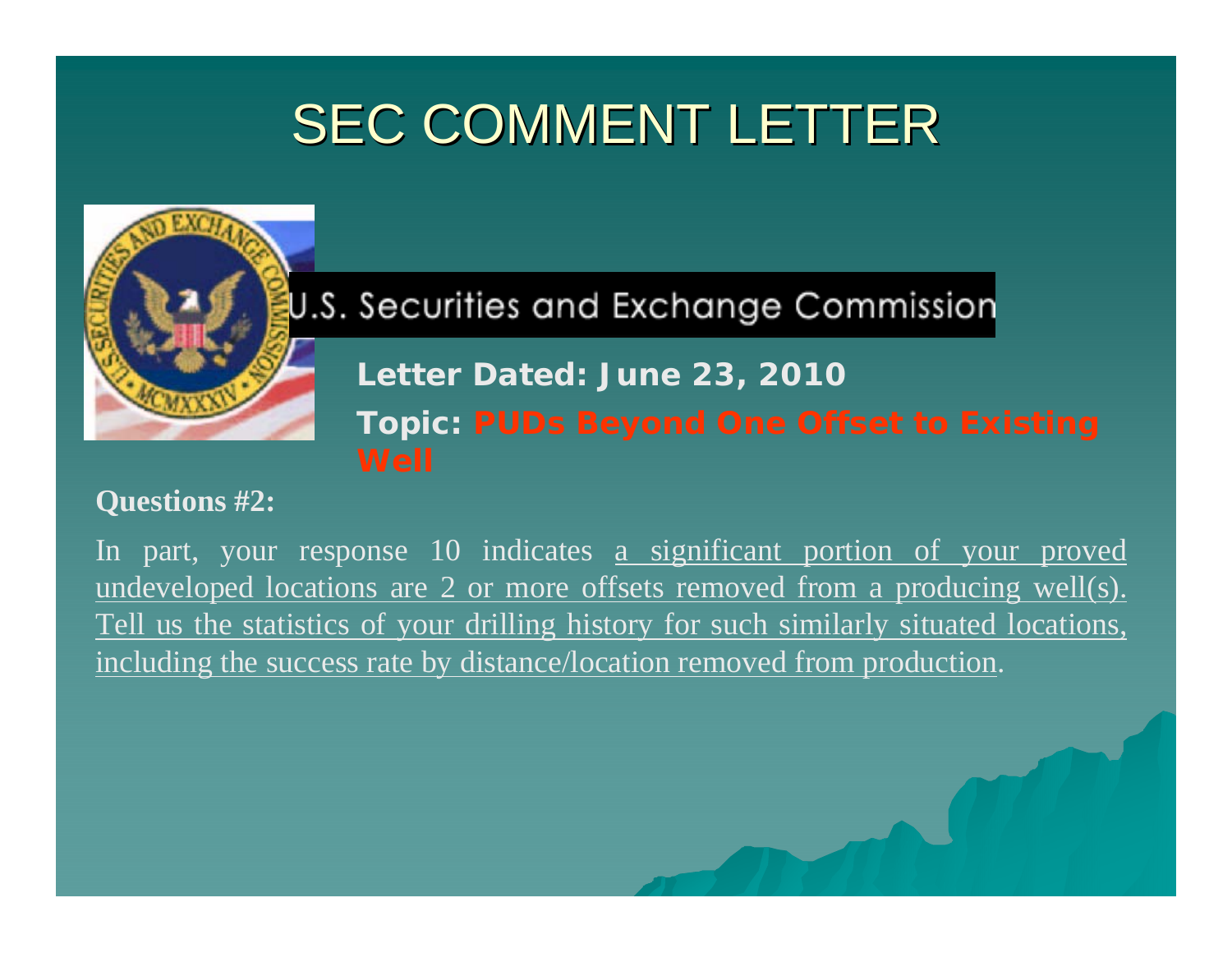## SEC Comments Relating to the Aggregation of Oil, Condensate & NGL Volumes



U.S. Securities and Exchange Commission

**Letter Dated: June 16, 2010 Topic: Disclosure By Individual Product**

### **Reference: 12/31/2009 10-K Filing**

"We note that you have grouped together your proved reserves related to crude oil, condensate and NGLs. Please explain why you do not believe it necessary to disclose separately these three products."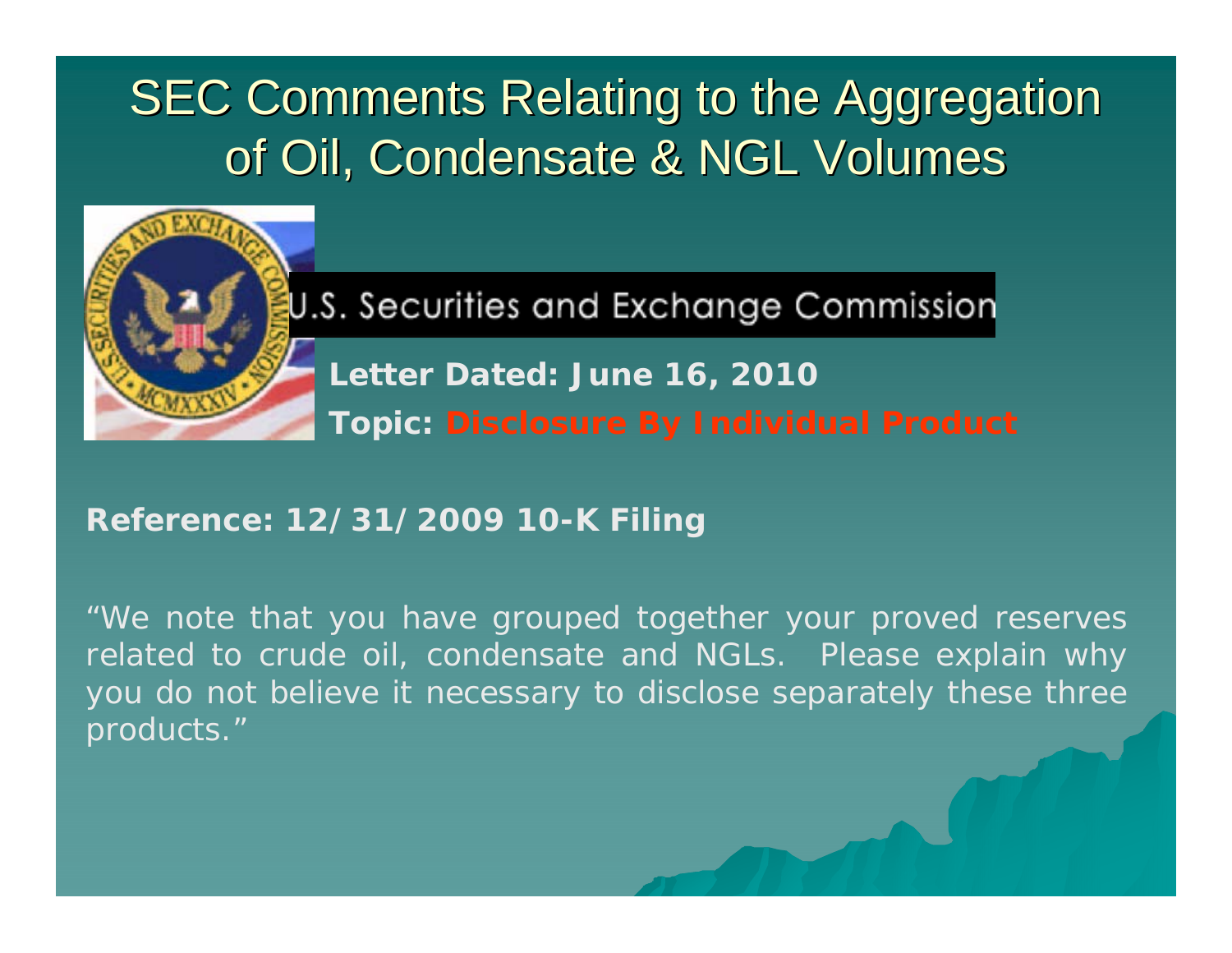

U.S. Securities and Exchange Commission **Letter Dated: April 27, 2010 Topic: Estimation Methodology**

#### **Question #3:**

For the Haynesville Shale and the Eagle Ford Shale fields, please tell us the average well life you assume for reserve forecasting and the basis for that assumption. Please provide the type curve that you use to forecast the proved reserves for each field, the indicated estimated ultimate recovery based on that type curve, and how each type curve was derived. Please also include the decline factors such as the b factor and terminal decline rate for each curve, and explain how they were derived. Please tell us for each field the largest cumulative production from a well from that reservoir and how long each of those wells has been on production from the reservoir of interest.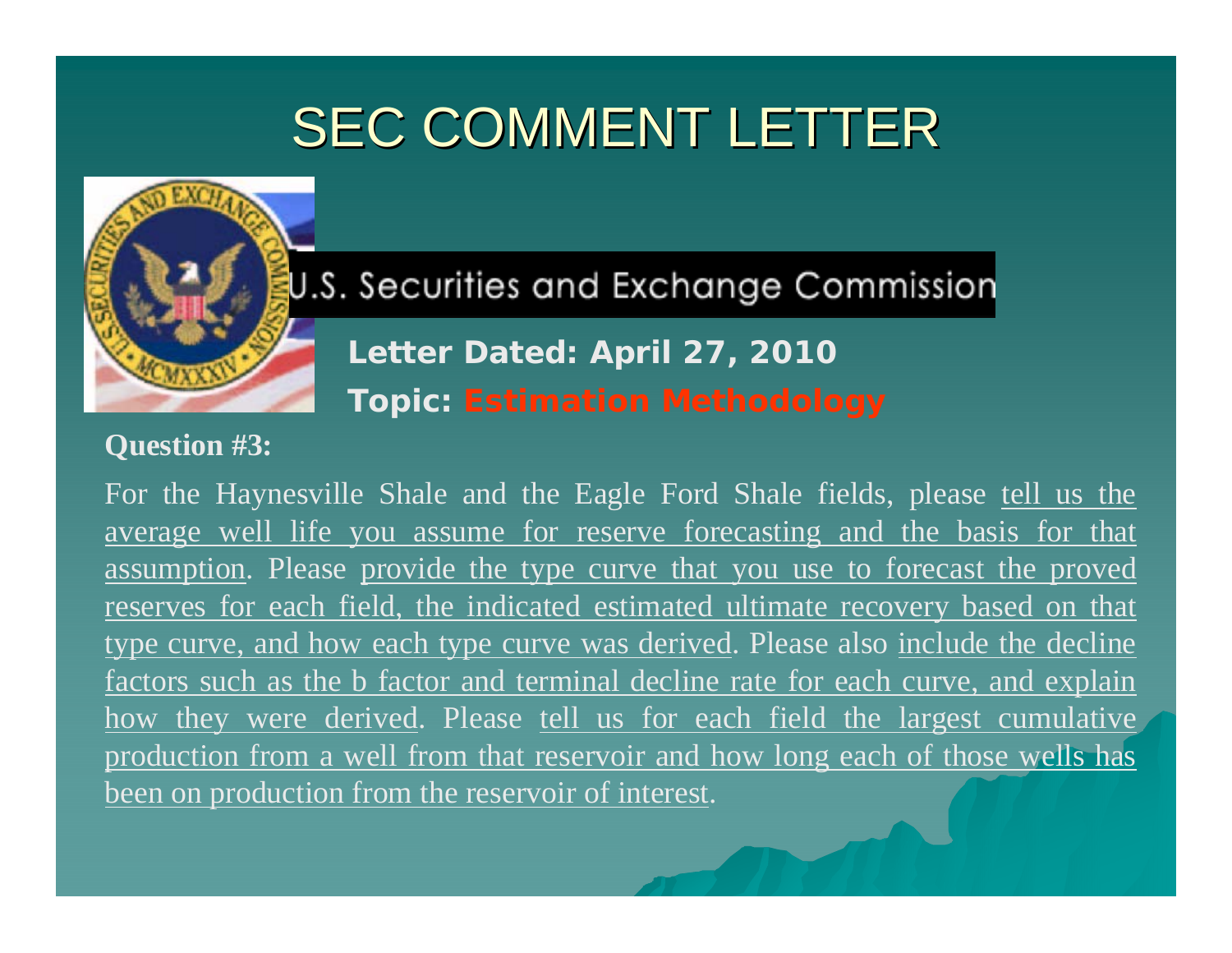

### U.S. Securities and Exchange Commission

**Letter Dated: September 29,2011 Topic: Disclosure of Detailed Reserve Reports**

### **Questions #17:**

Please furnish to us the **petroleum engineering reports** you used as the basis for your June 30, 2011 proved reserve disclosures including the following:

• **One-line recaps** in spread sheet format for each property sorted by field within each proved reserve category including the **dates of first booking and estimated first production** for your proved undeveloped properties. Please ensure that the cumulative production figures are presented for each one-line listing;

• **Total company summary income forecast** schedules for each proved reserve category with proved developed segregated into producing and non-producing properties;

• **Individual income forecasts for all the wells**/locations in the proved develop and proved undeveloped categories;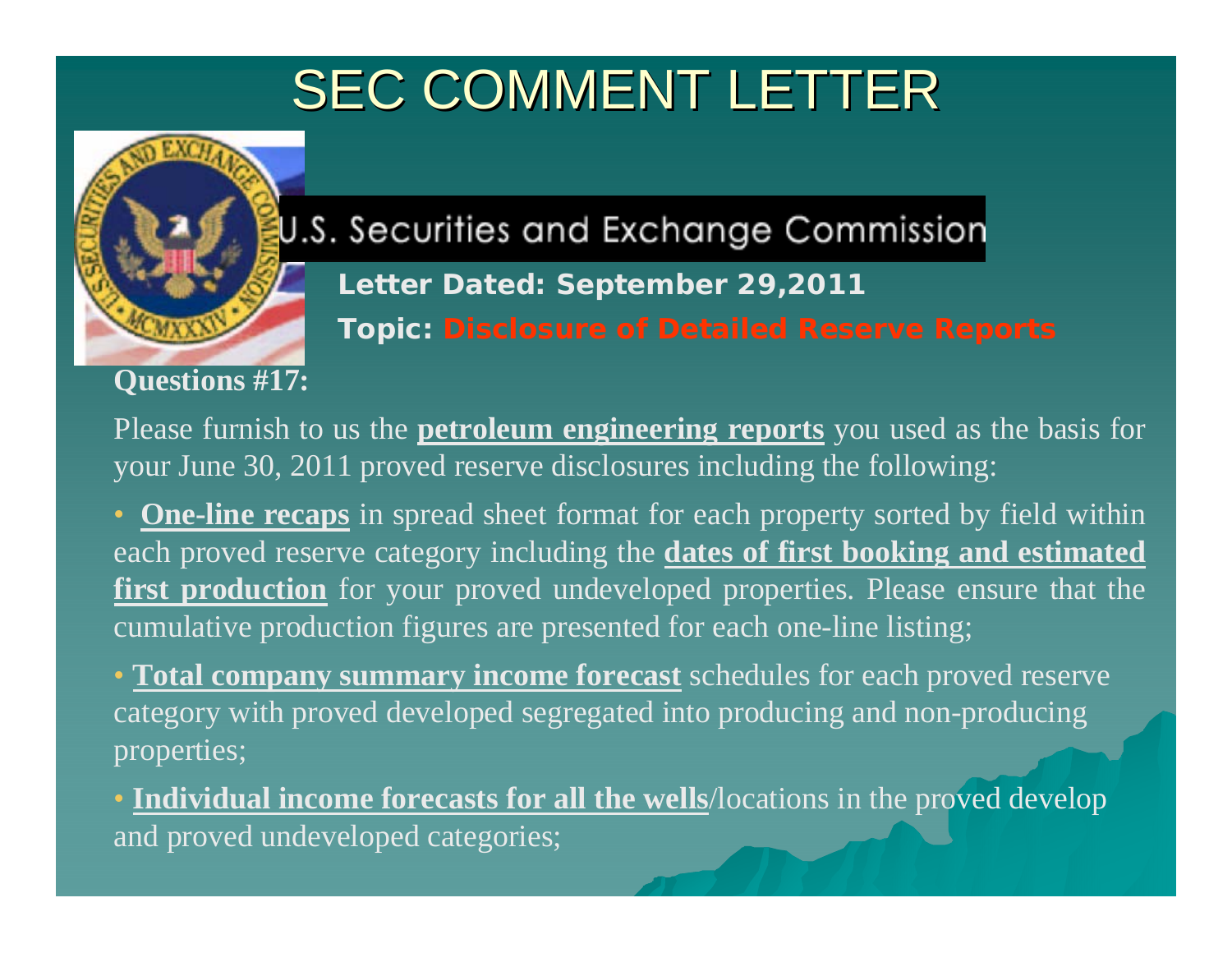

U.S. Securities and Exchange Commission

**Letter Dated: September 29, 2011 Topic: Disclosure of Detailed Reserve** 

### **Questions #17: (continued)**

Please furnish to us the petroleum engineering reports you used as the basis for your June 30, 2011 proved reserve disclosures including the following:

• **Engineering exhibits (e.g. narratives, maps, rate/time plots, volumetric calculations, analogy well performance)** for each of the three largest wells/locations in the proved developed and proved undeveloped categories as well as the AFE for each of the three PUD properties. Please ensure that the decline parameters, EURs and cumulative production figures are presented on the rate/time plots.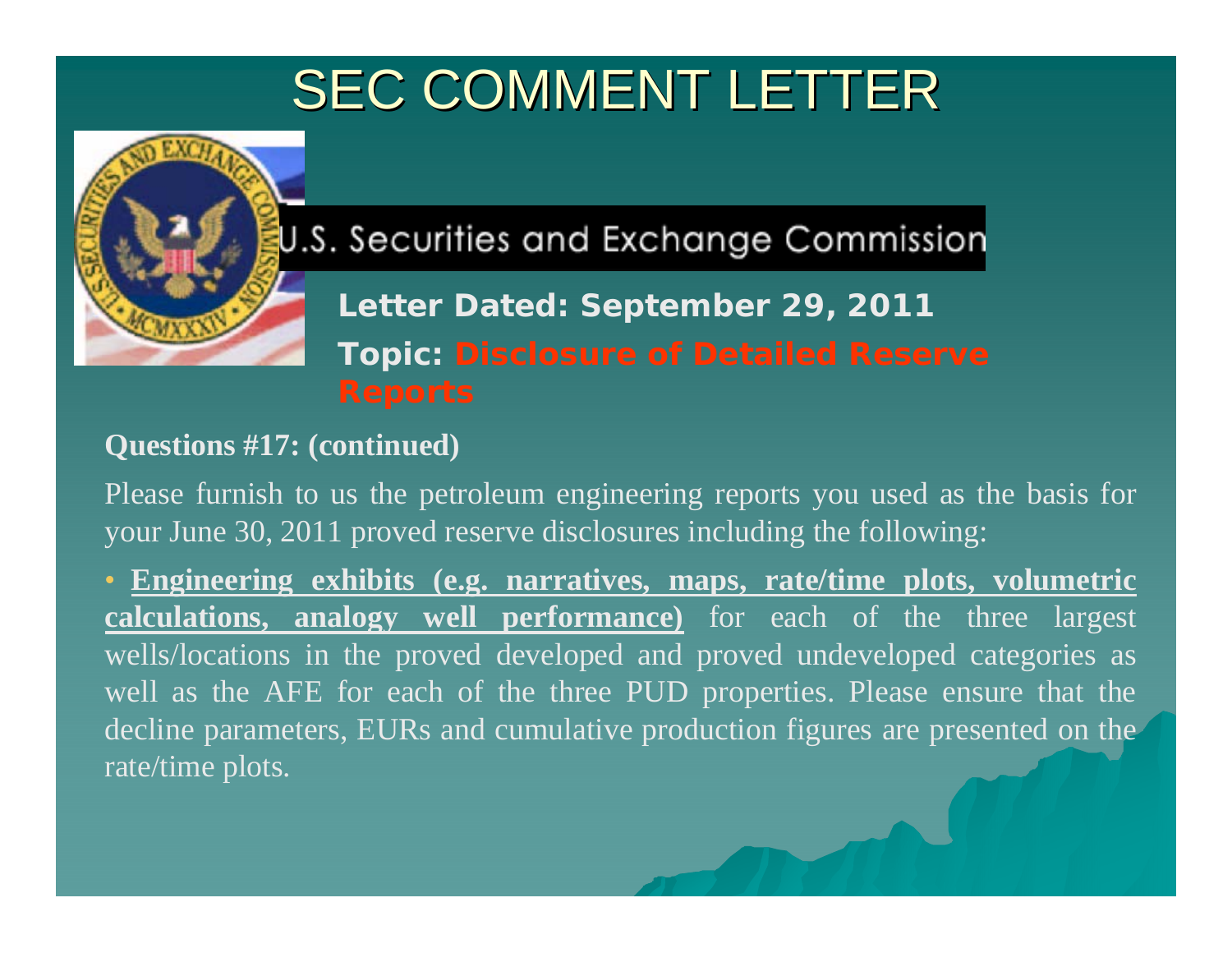

U.S. Securities and Exchange Commission

**Letter Dated: September 6, 2011 Topic: Extended Well Life of Horizontal** 

### **Questions #14:**

All proved reserves must meet the **standard of reasonable certainty**. Therefore, please tell us the evidence that you have that horizontal wells in this reservoir for the properties in question will produce for fifty years and in some instances longer.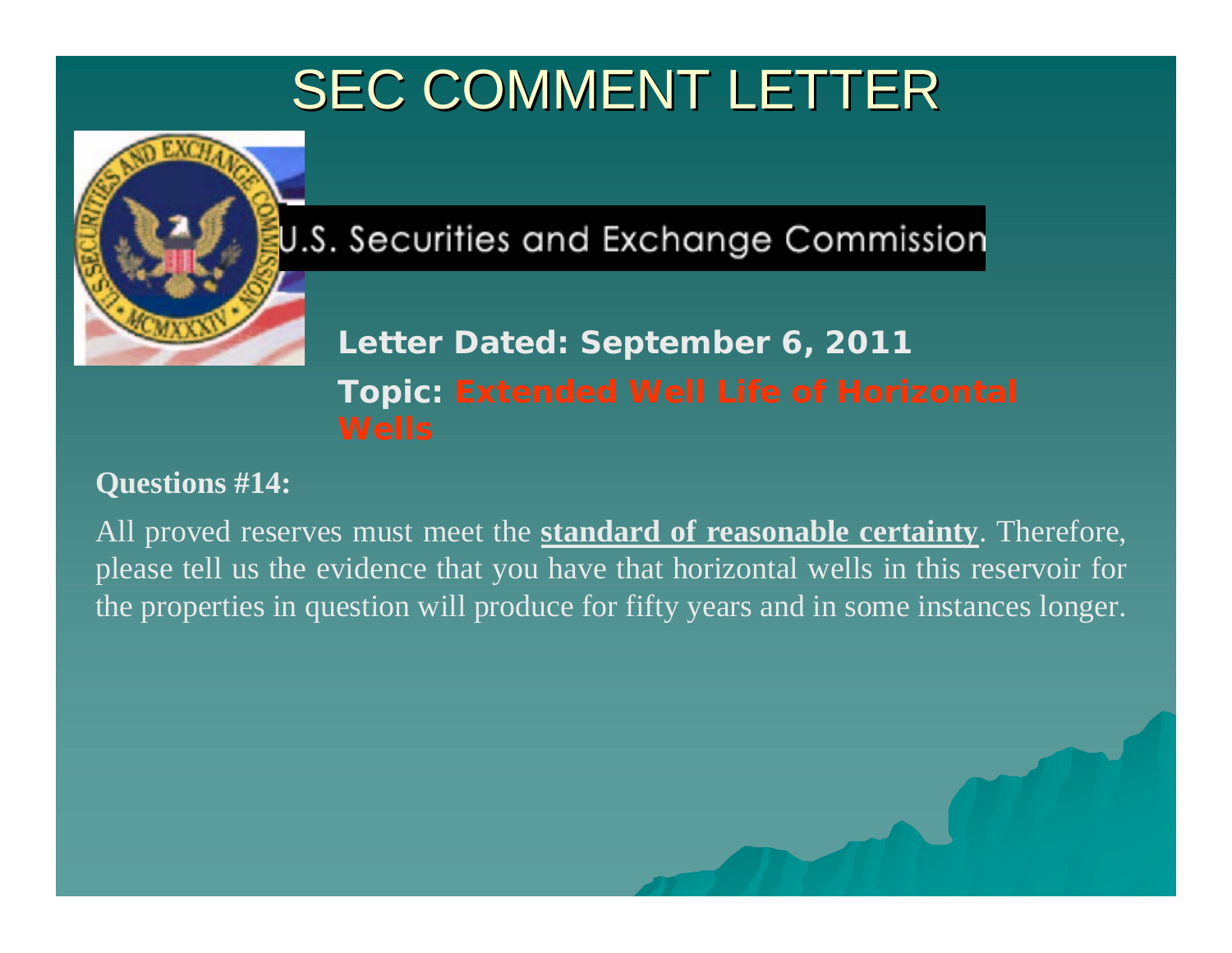

U.S. Securities and Exchange Commission

**Letter Dated: September 6, 2011 Topic: Extended Well Life of Horizontal Wells**

### **Questions #14:** Follow-up question:

In regards to your response to prior comment fourteen, as we stated in that comment, all proved reserves must meet the standard of reasonable certainty. While a few thousand vertical wells, a very small subset of the total wells that were drilled fifty or more years ago, have exhibited long lives, this would appear to support only the possibility that horizontal wells may exhibit lives of fifty years. As a very small subset or possibility, it does not rise to the level of reasonable certainty that is required for proved reserves. Reasonable certainty means that it is much more likely than not that the EUR will increase or remain the same than to decrease as more information is obtained. By assuming well lives that only a small percentage of vertical wells have achieved, it does not appear that your reserve estimate is reasonably certain to occur. Therefore, please revise your filing to limit the reserves to well lives that are more reasonably certain to occur.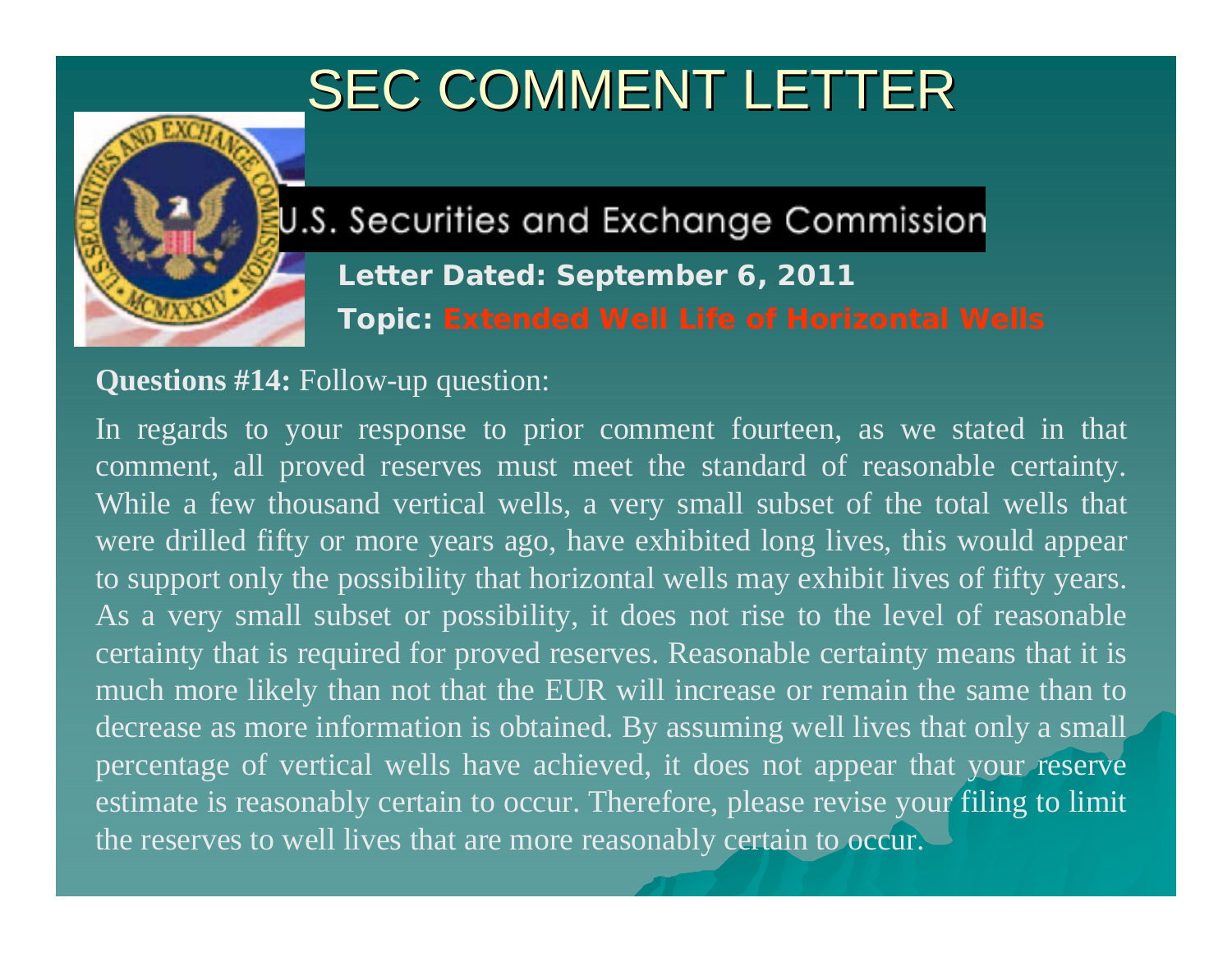# Subpoenas to Shale Producers<sup>1</sup>



**U.S. Securities and Exchange Commission**

## SUBPOENAS ISSUED BY **THE SEC THE SEC**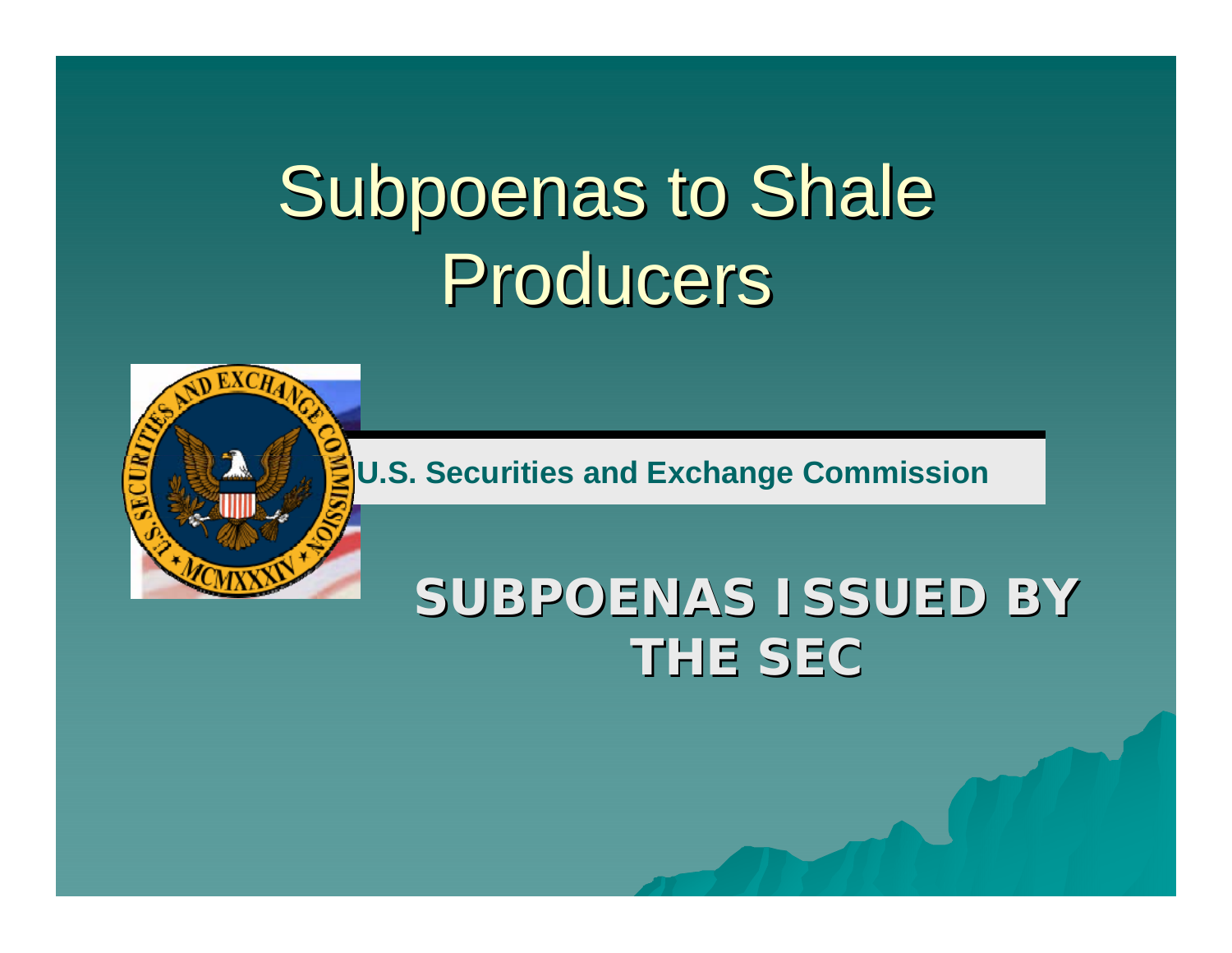## Use of Subpoenas By the SEC



### **U.S. Securities and Exchange Commission**

- SEC staff can only issue subpoenas if a formal order of **investigation** is issued by the Commission
- Don't know whether staff first attempted to get documents informally informally
- May be **"headline headline " reasons** for SEC to issue subpoenas
- **Subpoenas do not** mean the Commission intends to take action against any particular company
- **Subpoenas do not** indicate the SEC is conducting an enforcement investigation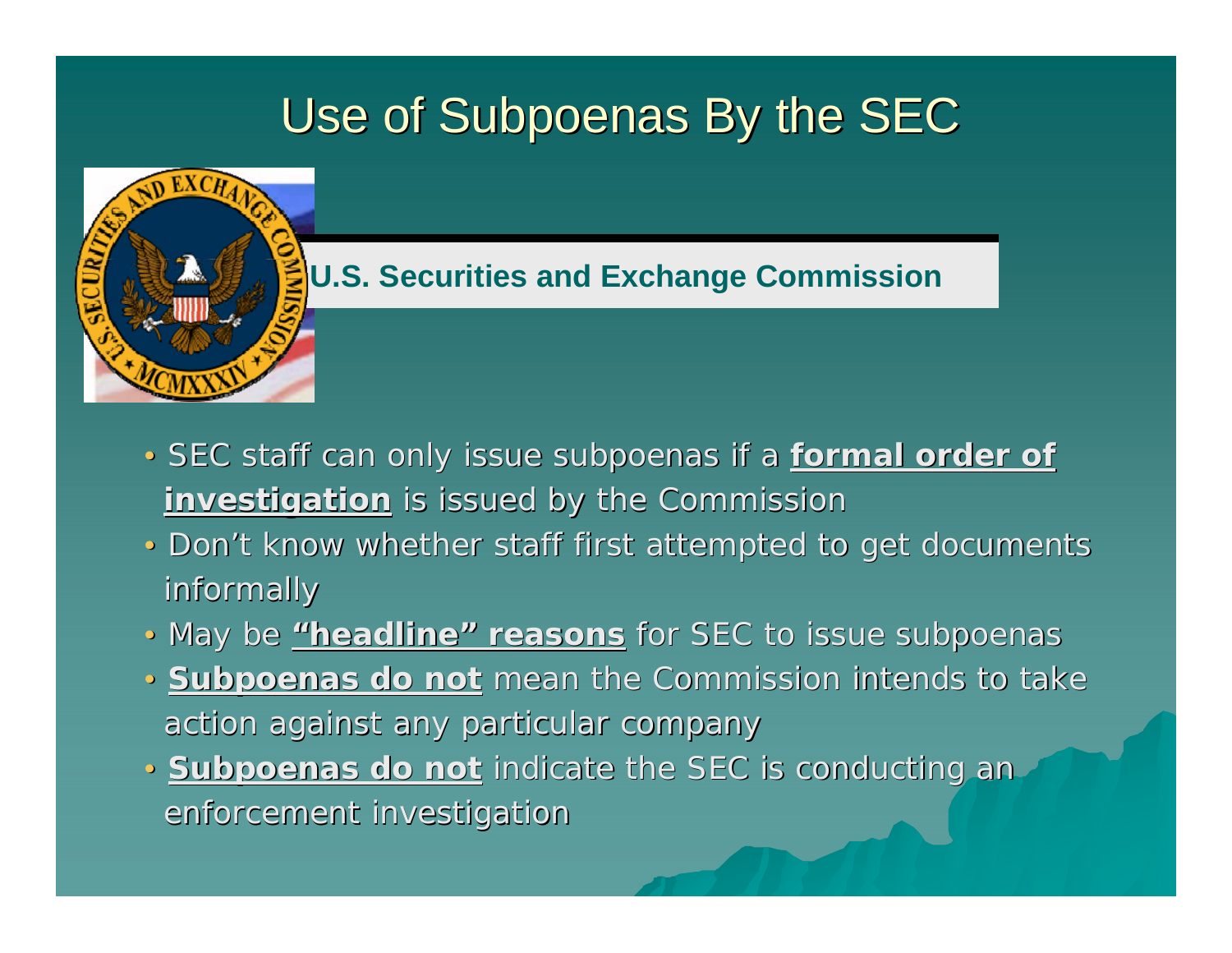# **Concluding Remarks About Using Comment Letters**

- Comment letters may provide insight to how the SEC Staff may view the application of the regulations to certain reserves related matters.
- Evaluators should be aware of the limitations for such.